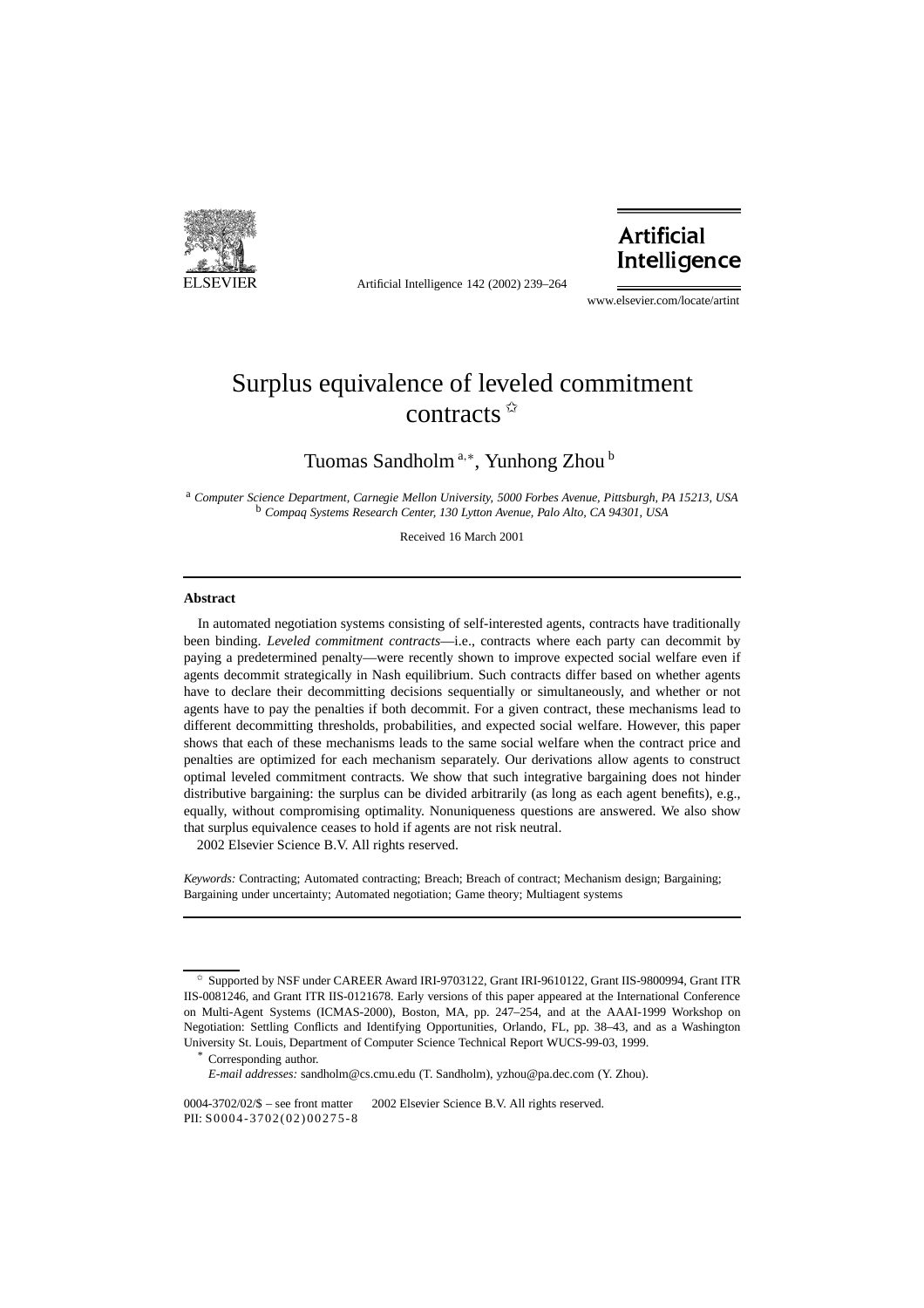# **1. Introduction**

In automated negotiation systems consisting of self-interested agents, contracts have traditionally been binding [5,15,17]. Once an agent agrees to a contract, she has to follow through with it no matter how future events unravel. Although a contract may be profitable to an agent when viewed *ex ante*, it need not be profitable when viewed after some future events have occurred. Similarly, a contract may have too low expected payoff *ex ante*, but in some realizations of the future events it may be desirable. Normal full commitment contracts are unable to take advantage of the possibilities that such future events provide.

On the other hand, many multiagent systems consisting of cooperative agents incorporate some form of decommitment in order to allow agents to accommodate new events. For example, in the original Contract Net Protocol [24], the agent that contracts out a task could send a termination message to cancel the contract even when the contractee had partially fulfilled it. This was possible because the agents were not self-interested: the contractee did not mind losing part of its effort without a monetary compensation. Similarly, the role of decommitment among cooperative agents has been studied in meeting scheduling using a contracting approach [23].

*Contingency contracts* have been suggested for utilizing the potential provided by future events among self-interested agents [14]. The contract obligations are made contingent on future events. In some games this increases the expected payoff to both parties compared to any full commitment contract. However, contingency contracts are often impractical, especially as a negotiation instrument among software agents, for several reasons. The space of combinations of future events can be large and it is rare that both agents are cognizant of all possible future worlds *ex ante* and have evaluated their utility in each future world. Even if the real-world parties are cognizant of all possible future worlds, building this information into a software agent can be an error-prone and prohibitively tedious undertaking. Also, to maximize the economic efficiency that a contingency contract can provide, the agents may need to condition the contract on every possible combination of future events, which leads to a combinatorial explosion in the contingency table. Finally, when events are not mutually observable, *ex post*, the observing agent could lie about what transpired. Therefore, contingency contracts generally rely on some nonmanipulable event verification mechanism.

As a response to these practical difficulties associated with contingency contracts, *leveled commitment contracts* were recently introduced as another method for capitalizing on future events [19]. From an AI search perspective, they can be viewed as a backtracking instrument that works even among self-interested agents.<sup>1</sup> Instead of conditioning the contract on future events, a mechanism is built into the contract that allows unilateral decommitting. This is achieved by specifying the level of commitment by decommitment penalties, one for each agent. If an agent wants to decommit—that is, wants to be freed from the obligations of the contract—the agent can do so simply by paying the decommitment penalty to the other party. The method requires no explicit conditioning

<sup>&</sup>lt;sup>1</sup> More conventional backtracking techniques may not be applicable in this setting because a backtrack would only occur if every one of the self-interested agents would gain from it. An agent would not agree to give up gains that it has already obtained through negotiation.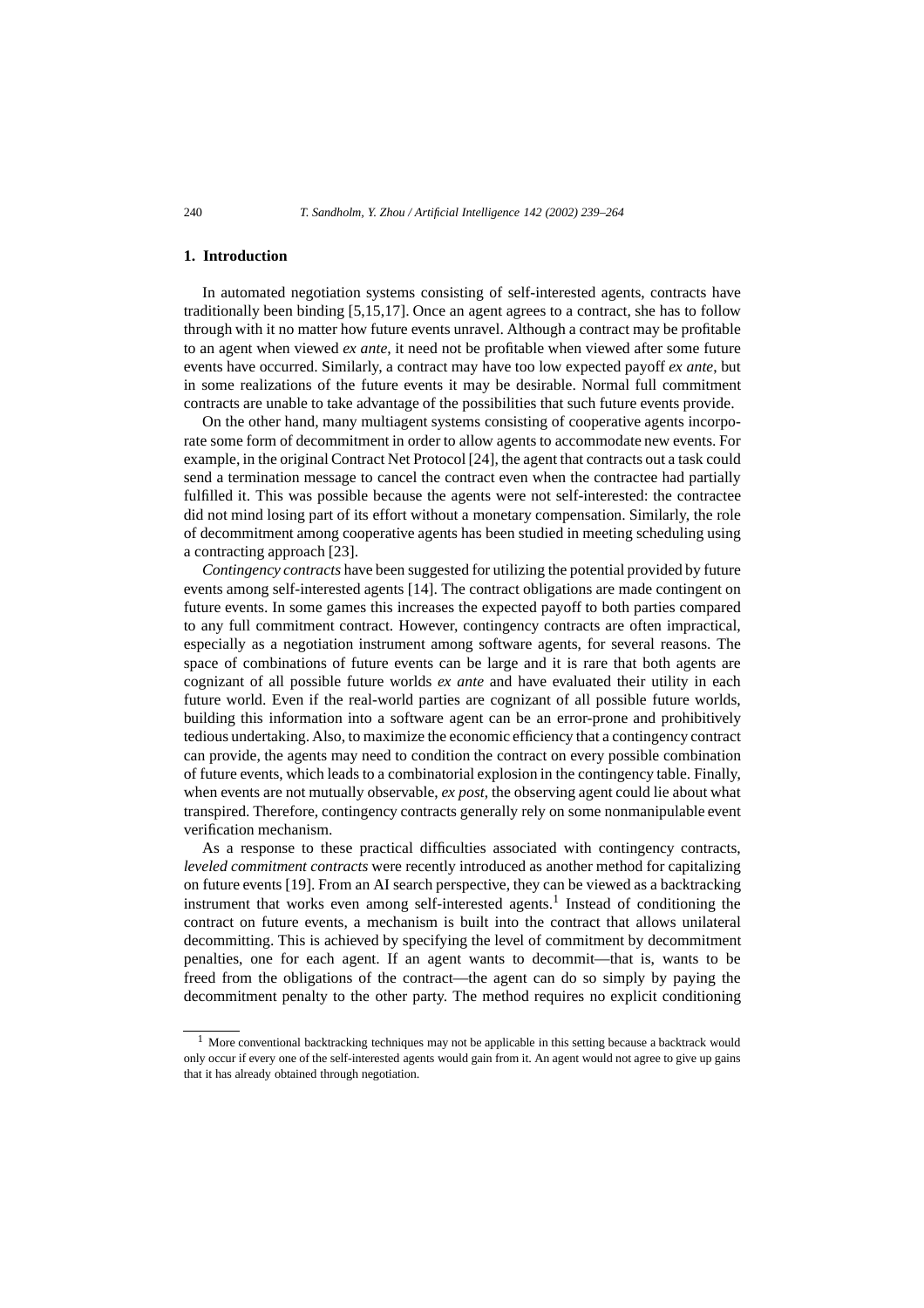of the contract on future events: each agent can do her own conditioning dynamically. No event verification method against lying is required either.

Principles for assessing decommitment penalties have been studied in the economic analysis of law [3,13], but the purpose has usually been to assess a penalty on the agent that has breached the contract after the breach has occurred. Similarly, penalty clauses for partial failure—such as not meeting a deadline—are commonly used in contracts, but the purpose is usually to motivate the agents to follow the contract. Instead, in leveled commitment contracts, explicitly allowing decommitting from the contract for a predetermined price is used as an active method for utilizing the potential provided by an uncertain future.<sup>2</sup> By design, breach will occur at times, and this increases the social welfare among the contract parties on an expected value basis.

Another key difference between classic work on the economics of law and this paper is that we do not assume that agents breach sincerely, but rather we take into account the fact that rational agents will breach strategically. Specifically, a rational agent is reluctant to decommit because there is a chance that the other party will decommit, in which case the former agent gets freed from the contract, does not have to pay a penalty, and collects a penalty from the breacher. This also distinguishes our research from work on constructing contracts by combining different option contracts.

Sandholm and Lesser recently showed that despite such strategic decommitting, the leveled commitment feature increases each contract party's expected payoff, and enables contracts in settings where no full commitment contract is beneficial to all parties [20]. The intuitive reason for this is that in many of the cases where the leveled commitment contract turns out undesirable *ex post*, it will be undone. This paper studies the same setting and the same contract types as they did, but derives new results.

The rest of the paper is organized as follows. Section 2 introduces the contracting setting. In Section 3 we review the different leveled commitment contracting mechanisms (protocols), and how rational agents would decommit in them. This gives rise to the natural question: which mechanism leads to the best results for the agents? In Section 4 we derive the somewhat surprising result that although the optimal contract parameters (price and decommitment penalties) differ among the mechanisms, if the parameters are optimized for each mechanism separately, the mechanisms lead to the *same* social welfare. Section 5 presents positive results regarding the interplay between integrative and distributive bargaining in leveled commitment contracting, and shows how to construct a fair optimal contract. Section 6 discusses nonuniqueness of the optimal contract. Section 7 shows that surplus equivalence ceases to hold if agents are not risk neutral. Finally, Section 8 concludes.

# **2. Our contracting setting**

Consider a contracting setting with two risk neutral agents who attempt to maximize their own expected payoff: the *contractor* who pays to get a task done, and the *contractee*

<sup>&</sup>lt;sup>2</sup> Decommitting has been studied in other settings, e.g., where there is a constant inflow of agents, and they have a time cost for searching partners of two types: good or bad [4].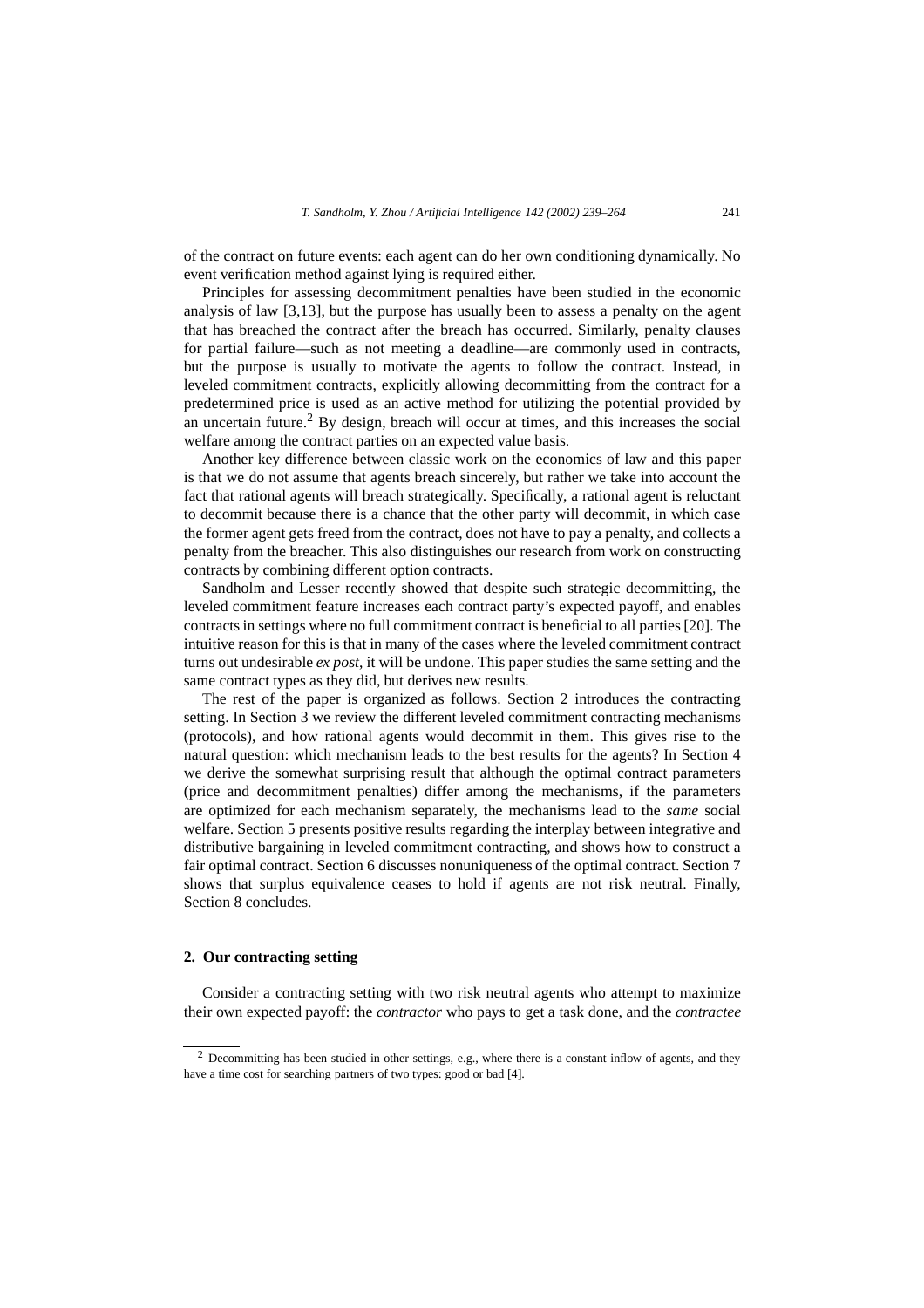who gets paid for handling the task. Handling a task can mean taking on any types of constraints. The method is not specific to classical task allocation. The framework can be interpreted as modeling other types of settings than task allocation also, for example general allocation of rights and obligations where the agents' costs and gains of the rights and obligations may change. In what follows, we word the results in the context of task allocation.

The contractor tries to minimize the contract price  $\rho$  that he has to pay the contractee. The contractee tries to maximize the payoff  $\rho$  that she receives from the contractor. We study a setting where the future of the agents involves uncertainty. We model this as the agents potentially receiving outside offers (which are full-commitment contracts<sup>3</sup>).<sup>4</sup> The contractor's best (lowest) outside offer *v* is only probabilistically known *ex ante* by both agents, and is characterized by a probability density function  $f(v)$ . The contractee's best (highest) outside offer *w* is also only probabilistically known *ex ante*, and is characterized by a probability density function  $g(w)$ .<sup>5,6</sup> The variables *v* and *w* are assumed statistically independent, and  $f(v)$  and  $g(w)$  are common knowledge.

The contractor's options are either to make a contract with the contractee or to wait for *v*. Similarly, the contractee's options are either to make a contract with the contractor or to wait for *w*. The two agents could make a full commitment contract at some price. Alternatively, they can make a leveled commitment contract which is specified by the contract price,  $\rho$ , the contractor's decommitment penalty,  $a$ , and the contractee's decommitment penalty, *b*.

In this paper, we focus on a setting where each agent has exactly one chance to decommit. The contractor has to decide on decommitting when he knows his outside offer *v* but does not know the contractee's outside offer *w*. Similarly, the contractee has to decide on decommitting when she knows her outside offer *w* but does not know the contractor's. This seems realistic from a practical automated contracting perspective.<sup>7</sup>

As we will show, the contractor will decommit whenever his outside offer is lower than a threshold,  $v^*$ , which we call the contractor's decommitting threshold. We denote by  $p_a$ the probability that the contractor will decommit, i.e., the chance that his outside offer is

 $3$  Equivalently, the outside offers could be leveled commitment contracts, in which case the agent would use the expected payoff from such a contract as its "value" of the outside offer.

<sup>4</sup> The framework can also be interpreted to model situations where the agents' cost structures for handling tasks and for getting tasks handled change, for example, due to resources going off-line or becoming back online.

<sup>5</sup> If the contractor does not receive an outside offer, *v* corresponds to its best (lowest) outstanding outside offer. One can also interpret  $-v$  as the contractor's fallback payoff, that is, payoff that it receives if no contract is made. Analogously, if the contractee does not receive an outside offer, *w* corresponds to its best (highest) outstanding outside offer or its fallback payoff.

<sup>6</sup> Games where at least one agent's future is certain, are a subset of these games. In such games all of the probability mass of  $f(v)$  and/or  $g(w)$  is on one point.

<sup>7</sup> The agents could be forced to make their decommitting decisions at a particular time, or equivalently they could be allowed to make the decisions during an interval (the model would still hold at least as long as the agents' outside options/valuations do not change during the interval). The model could also be used in a setting where the agents do not know their outside offers exactly at the time they have to decide on decommitting. In that case, to evaluate the desirability of decommitting, each agent would use as its best outside offer the *expectation* of its best outside offer based on the probability distribution it has about its best outside offer at that time.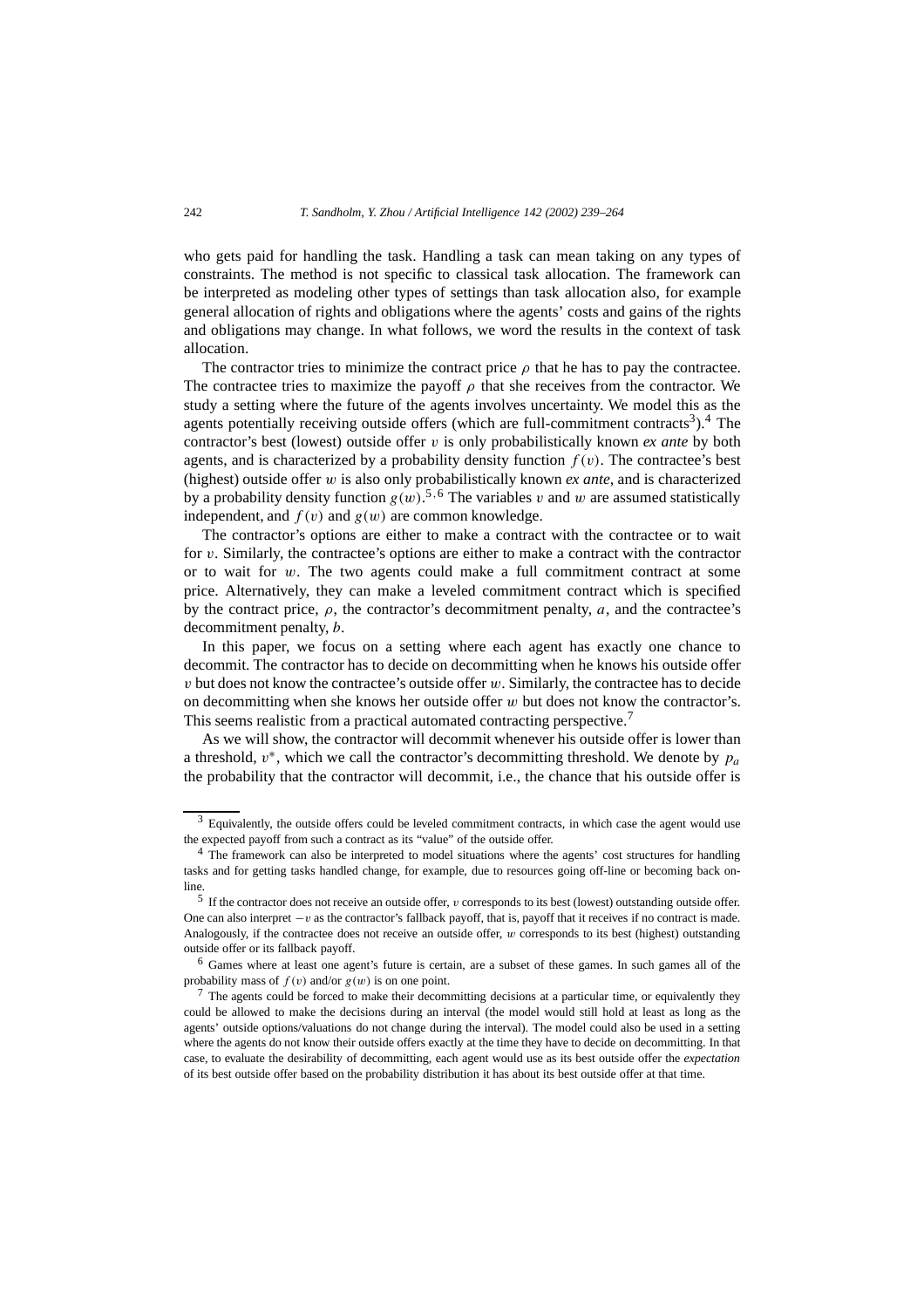| Table 1                        |  |
|--------------------------------|--|
| Main symbols used in the paper |  |

| $\rho$              | Contract price.                                 |
|---------------------|-------------------------------------------------|
| a                   | Contractor's decommitment penalty.              |
| h                   | Contractee's decommitment penalty.              |
| $\boldsymbol{\eta}$ | Contractor's best (lowest) outside offer.       |
| $\boldsymbol{w}$    | Contractee's best (highest) outside offer.      |
| f(v)                | Ex ante probability density function over $v$ . |
| g(w)                | Ex ante probability density function over $w$ . |
| $v^*$               | Contractor's decommitting threshold.            |
| $w^*$               | Contractee's decommitting threshold.            |
| $p_a$               | Probability that the contractor decommits.      |
| $p_h$               | Probability that the contractee decommits.      |
| $\pi_a$             | Contractor's expected payoff.                   |
| $\pi_h$             | Contractee's expected payoff.                   |
| $H(v^*, w^*)$       | Surplus generated by making a contract.         |
|                     |                                                 |

less than *v*∗. Similarly, the contractee will decommit whenever her outside offer is greater then a threshold,  $w^*$ , which we call the contractee's decommitting threshold. We denote by  $p_b$  the probability that the contractee will decommit, i.e., the chance that her outside offer is greater than  $w^*$ . All of these variables  $(v^*, p_a, w^*, p_b)$  are endogenous to the model. That is, their values are not assumed, but rather the values are determined by the model. Table 1 summarizes the main symbols that are used in the paper.

# **3. Leveled commitment contracting mechanisms**

A key concern with leveled commitment contracts is that *a rational agent is reluctant to decommit because there is a chance that the other party will decommit, in which case the former agent gets freed from the contract, does not have to pay a penalty, and collects a penalty from the breacher*. Despite such strategic decommitting, the leveled commitment feature increases each contract party's expected payoff, and enables contracts in settings where no full commitment contract is beneficial to all parties [20]. We derive the Nash equilibrium [10] where each agent's decommitting strategy is a best response to the other agent's decommitting strategy. The results of the paper take into account the fact that agents decommit strategically in this way. The equilibrium depends on the interaction mechanism. We study six natural leveled commitment contracting mechanisms, which cover the space of sensible mechanisms that we conceived. The mechanisms differ based on the order in which the agents have to reveal their decisions (decommit/not), and based on whether or not the agents have to pay the penalties to each other if both decommit:

- (1) Contractee has to reveal its decision first, both pay if both decommit (SEQD).
- (2) Contractee has to reveal its decision first, neither pays if both decommit. If the contractee decommits, the contractor can only lose by decommitting (assuming the contractor's penalty is positive). Therefore, the situation where both decommit never occurs. Thus this mechanism is analogous to SEQD, and will not be discussed further.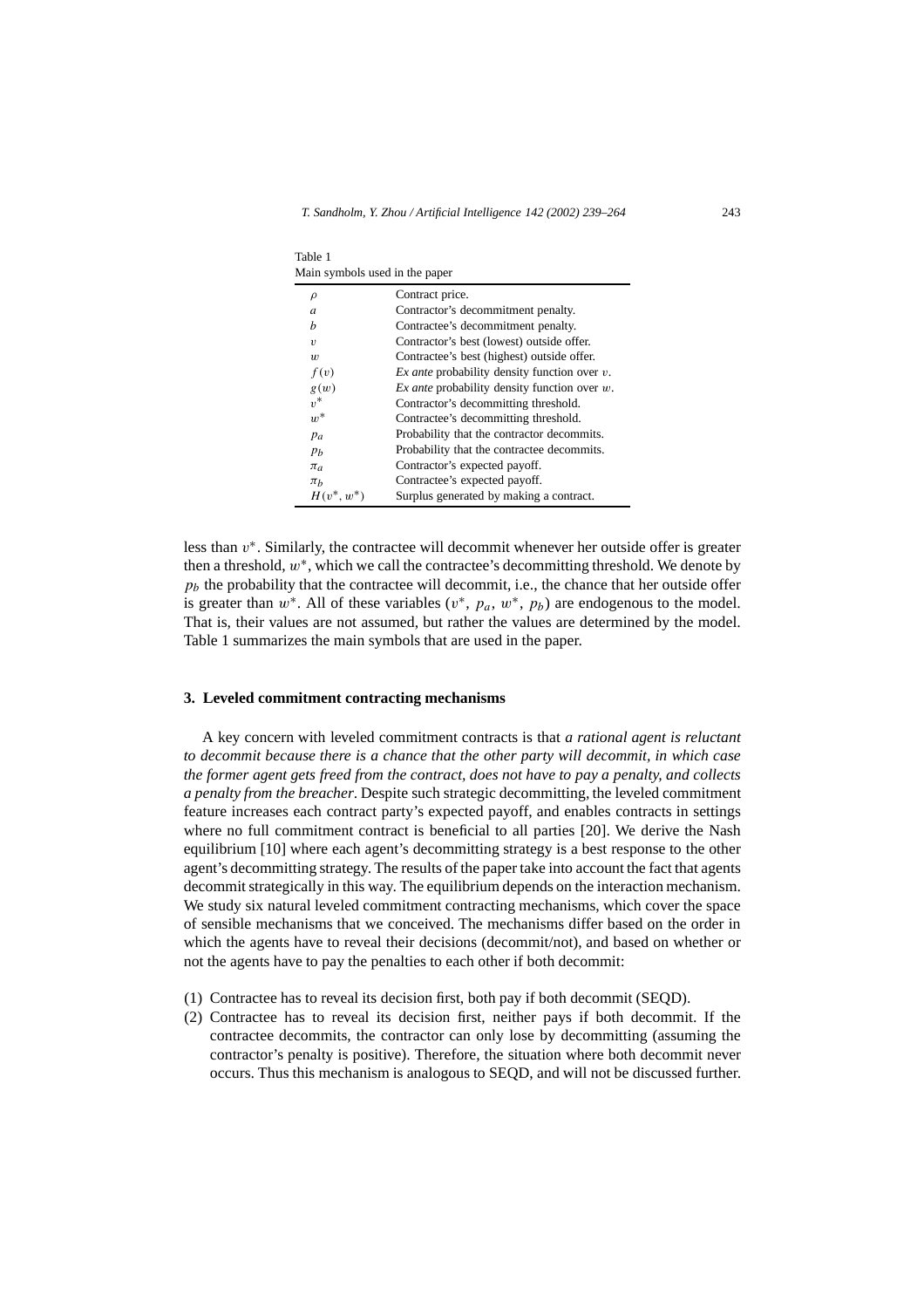- (3) Contractor has to reveal its decision first, both pay if both decommit. This case is mathematically analogous to SEQD, and will not be discussed further.
- (4) Contractor has to reveal its decision first, neither pays if both decommit. If the contractor decommits, the contractee can only lose by decommitting (assuming the contractee's penalty is positive). Therefore, the situation where both decommit never occurs. Thus this mechanism is analogous to the one above, and will not be discussed further.
- (5) The agents reveal their decisions simultaneously (not necessarily at the same time, as long as the second one to reveal does not learn what the first agent decided before the second agent has to decide), both pay if both decommit (SIMUDBP).
- (6) The agents reveal their decisions simultaneously (not necessarily at the same time, as long as the second one to reveal does not learn what the first agent decided before the second agent has to decide), neither pays if both decommit (SIMUDNP).

Put together, in the rest of the paper we can focus on three mechanisms (SEQD, SIMUDBP, SIMUDNP), and the results will apply to all six.

# *3.1. Sequential decommitting, contractee first (SEQD)*

In a sequential decommitting (SEQD) game, one agent has to declare her decommitting decision before the other. We focus on the case where the contractee has to decommit first. In the subgame where the contractee has not decommitted, the contractor's best move is to decommit if  $-v - a > -\rho$ , i.e., the contractor decommits if his outside offer, *v*, is below a threshold  $v_{\text{SEQD}}^* = \rho - a$ . So, the probability that he decommits is

$$
p_a = \int_{-\infty}^{v_{\text{SEQD}}^*} f(v) \, \mathrm{d}v.
$$

The contractee gets  $w - b$  if she decommits,  $w + a$  if she does not but the contractor does, and  $\rho$  if neither decommits. Thus the contractee decommits if  $w - b > p_a(w + c_a)$  $a) + (1 - p_a)\rho$ . A contract where  $p_a = 1$  cannot be strictly individually rational to both agents since breach will occur for sure. On the other hand, when  $p_a < 1$  the inequality above shows that the contractee decommits if her outside offer exceeds a threshold  $w_{\text{SEQD}}^* = \rho + (b + ap_a)/(1 - p_a)$ . So, the probability that she decommits is

$$
p_b = \int_{w_{\text{SEQD}}^*}^{\infty} g(w) \, \mathrm{d}w.
$$

The rest of the paper uses the following six shorthand notations:

$$
E(v) \equiv \int_{-\infty}^{\infty} vf(v) dv, \qquad E(w) \equiv \int_{-\infty}^{\infty} wg(w) dw,
$$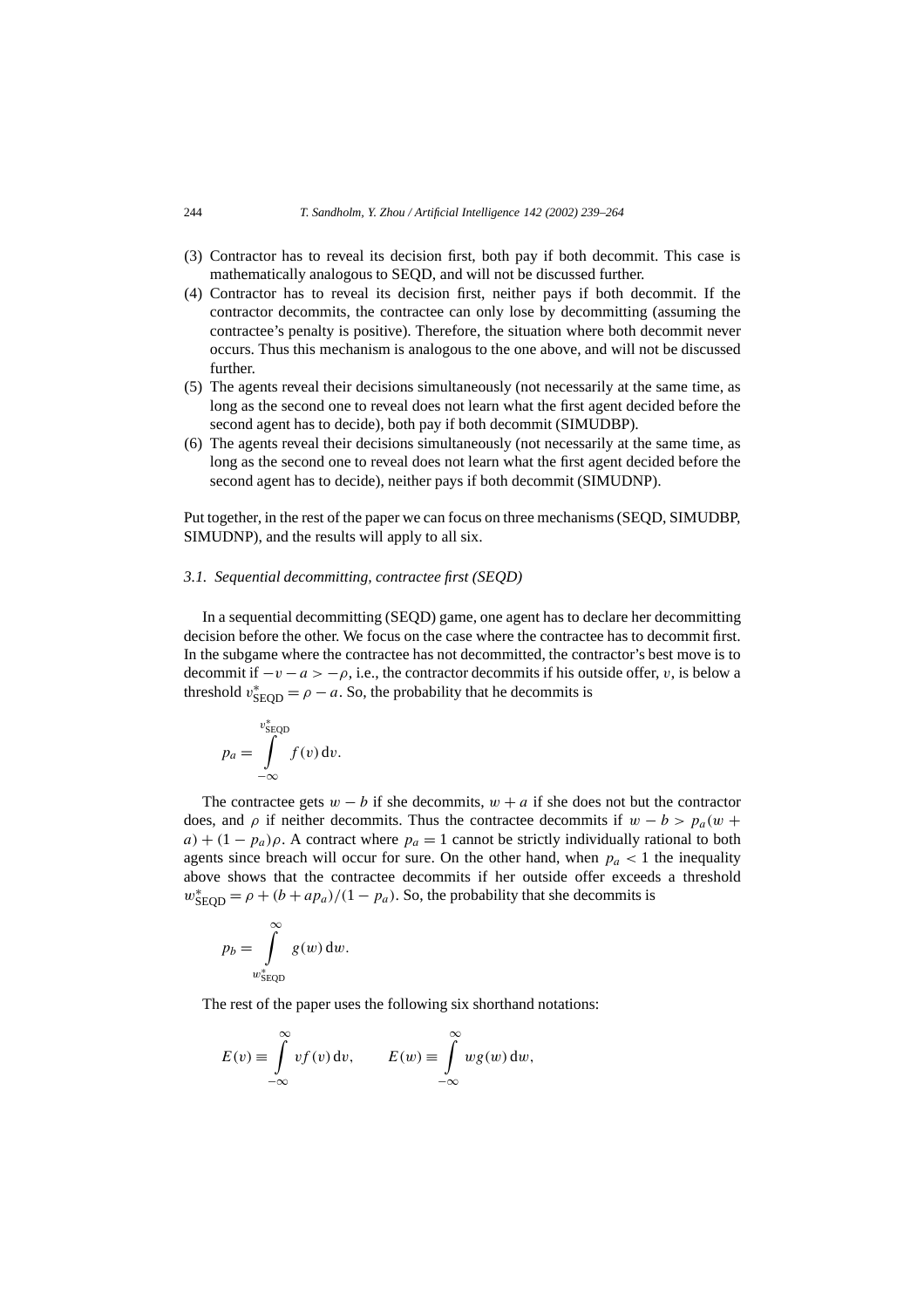*T. Sandholm, Y. Zhou / Artificial Intelligence 142 (2002) 239–264* 245

$$
E(v, v^*) \equiv \int_{-\infty}^{v^*} vf(v) dv, \qquad E(v^*, v) \equiv \int_{v^*}^{\infty} vf(v) dv,
$$
  

$$
E(w, w^*) \equiv \int_{-\infty}^{w^*} wg(w) dw, \qquad E(w^*, w) \equiv \int_{w^*}^{\infty} wg(w) dw.
$$

We are now ready to study the value generated by a contract. The contractor's expected payoff under the contract is

$$
\pi_a = p_b \left[ \int_{-\infty}^{\infty} (-v + b) f(v) dv \right]
$$
  
+  $(1 - p_b) \left[ \int_{-\infty}^{v_{\text{SEQD}}^{*}} (-v - a) f(v) dv + \int_{v_{\text{SEQD}}^{*}}^{\infty} (-\rho) f(v) dv \right]$   
=  $p_b [b - E(v)] + (1 - p_b) [-E(v, v_{\text{SEQD}}^{*}) - ap_a - \rho (1 - p_a)]$   
=  $-[p_a (1 - p_b) a - p_b b + (1 - p_a) (1 - p_b) \rho] - E(v) + (1 - p_b) E(v_{\text{SEQD}}^{*}, v)$   
=  $-E(v) - \phi_{\text{SEQD}}(\rho, a, b) + (1 - p_b) E(v_{\text{SEQD}}^{*}, v),$ 

where

$$
\phi_{\text{SEQD}}(\rho, a, b) = p_a(1 - p_b)a - p_b b + (1 - p_a)(1 - p_b)\rho.
$$

The contractee's expected payoff under the contract is

$$
\pi_b = \int_{w_{\text{SEQD}}^*}^{\infty} g(w)(w - b) \, dw + \int_{-\infty}^{w_{\text{SEQD}}^*} g(w) [p_a(w + a) + (1 - p_a)\rho)] \, dw
$$
  
\n
$$
= -p_b b + (1 - p_b) [p_a a + (1 - p_a)\rho] + E(w_{\text{SEQD}}^*, w) + p_a E(w, w_{\text{SEQD}}^*)
$$
  
\n
$$
= [p_a(1 - p_b)a - pb + (1 - p_a)(1 - pb)\rho] + E(w) - (1 - p_a)E(w, w_{\text{SEQD}}^*)
$$
  
\n
$$
= E(w) + \phi_{\text{SEQD}}(\rho, a, b) - (1 - p_a)E(w, w_{\text{SEQD}}^*).
$$

The expected social welfare under the contract is

$$
\pi = \pi_a + \pi_b = E(w) - E(v) + (1 - p_b)E(v_{\text{SEQD}}^*, v) - (1 - p_a)E(w, w_{\text{SEQD}}^*)
$$
  
=  $\pi^{\text{fallback}} + H(v_{\text{SEQD}}^*, w_{\text{SEQD}}^*),$ 

where  $\pi$ <sup>fallback</sup> =  $E(w) - E(v)$  is the expected social welfare that would prevail without the contract (i.e., expected welfare from the outside offers), and the *surplus* created by the contract is  $H(v_{\text{SEQD}}^*, w_{\text{SEQD}}^*)$  where

$$
H(x, y) = \int_{-\infty}^{y} g(w) dw \int_{x}^{\infty} vf(v) dv - \int_{x}^{\infty} f(v) dv \int_{-\infty}^{y} wg(w) dw.
$$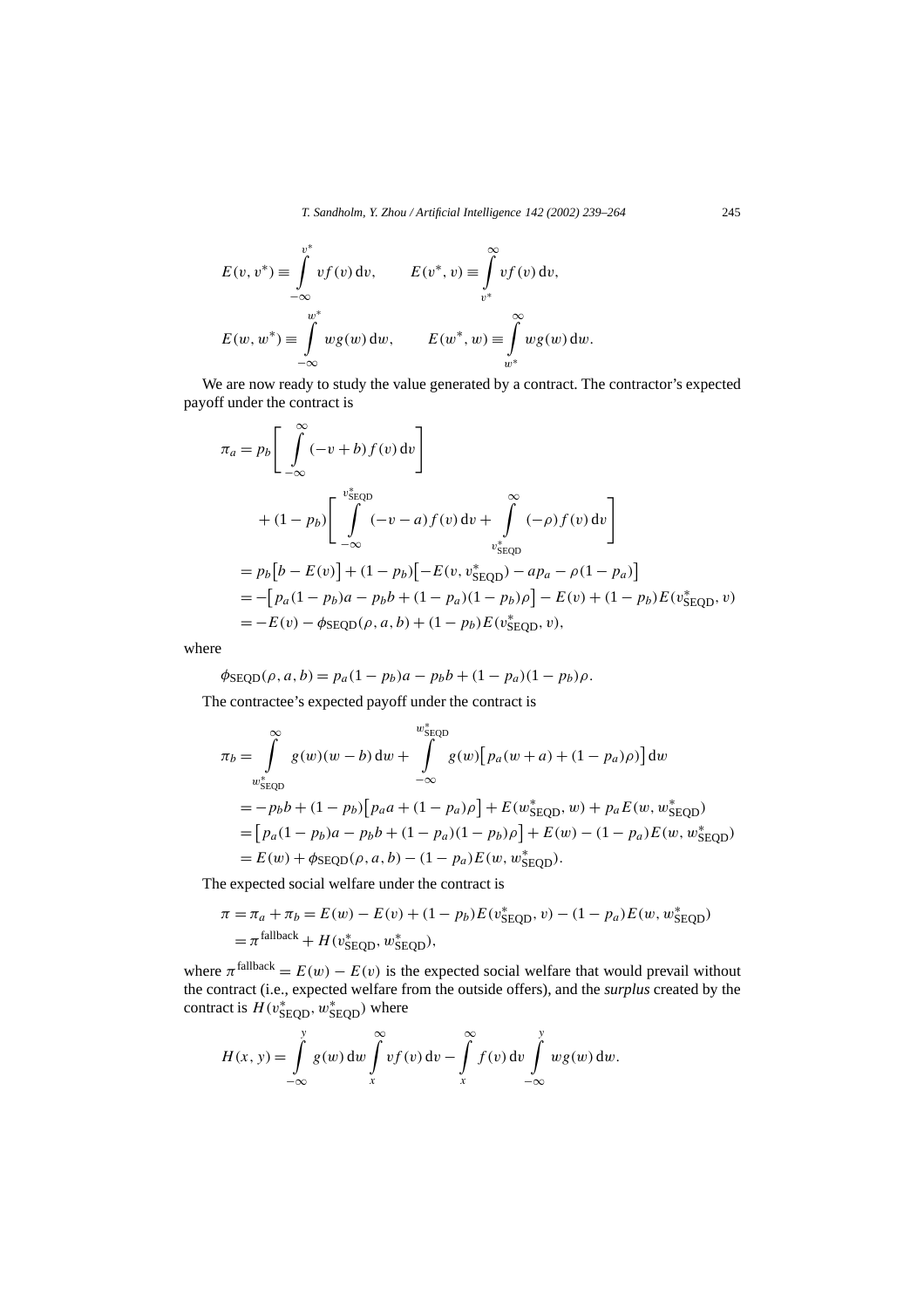This notion of surplus is a key concept, and will be used throughout the rest of the paper.

## *3.2. Simultaneous decommitting, both pay if both decommit (SIMUDBP)*

In our simultaneous decommitting games, agents have to reveal their decommitment decisions simultaneously. We first discuss the SIMUDBP variant where both have to pay the penalties if both decommit. The contractor decommits if  $p_b \cdot (-v + b - a) + (1 - a)$  $p_b$ )(−*v* − *a*) >  $p_b$  · (−*v* + *b*) + (1 −  $p_b$ )(− $\rho$ ). A contract where  $p_b$  = 1 cannot be strictly individually rational to both agents since breach will occur for sure. On the other hand, when  $p_b < 1$  the inequality above shows that the contractor decommits if his outside offer is less than a threshold  $v_{SIMUDBP}^* = \rho - a/(1 - p_b)$ . So, the probability that he decommits is

$$
p_a = \int_{-\infty}^{v_{\text{SIMUDBP}}^*} f(v) \, \mathrm{d}v.
$$

The contractee decommits if  $(1 - p_a)(w - b) + p_a(w - b + a) > (1 - p_a)\rho + p_a(w + a)$ . A contract where  $p_a = 1$  cannot be strictly individually rational to both agents since breach will occur for sure. On the other hand, when  $p_a < 1$  the inequality above shows that the contractee decommits if her outside offer exceeds a threshold  $w^*_{SIMUDBP} = \rho + b/(1 - p_a)$ . So,

$$
p_b = \int_{w_{\text{SIMUDBP}}^*}^{\infty} g(w) \, \mathrm{d}w.
$$

The contractor's expected payoff under the contract is

$$
\pi_{a} = p_{b} \left[ \int_{-\infty}^{v_{\text{SIMUDBP}}^{*}} (-v+b-a) f(v) dv + \int_{v_{\text{SIMUDBP}}^{*}}^{w} (-v+b) f(v) dv \right]
$$
\n
$$
+ (1-p_{b}) \left[ \int_{-\infty}^{v_{\text{SIMUDBP}}^{*}} (-v-a) f(v) dv + \int_{v_{\text{SIMUDBP}}^{*}}^{w} (-\rho) f(v) dv \right]
$$
\n
$$
= p_{b} [-E(v, v_{\text{SIMUDBP}}^{*}) + (b-a) p_{a} - E(v_{\text{SIMUDBP}}^{*}, v) + b(1-p_{a}) ]
$$
\n
$$
+ (1-p_{b}) [-E(v, v_{\text{SIMUDBP}}^{*}) - ap_{a} - \rho (1-p_{a}) ]
$$
\n
$$
= -[p_{a}a - p_{b}b + \rho (1-p_{a})(1-p_{b})] - E(v) + (1-p_{b}) E(v_{\text{SIMUDBP}}^{*}, v)
$$
\n
$$
= -E(v) - \phi_{\text{SIMUDBP}}(\rho, a, b) + (1-p_{b}) E(v_{\text{SIMUDBP}}^{*}, v),
$$

where

$$
\phi_{SIMUDBP}(\rho, a, b) = p_a a - p_b b + \rho (1 - p_a)(1 - p_b).
$$

Similarly, the contractee's expected payoff under the contract is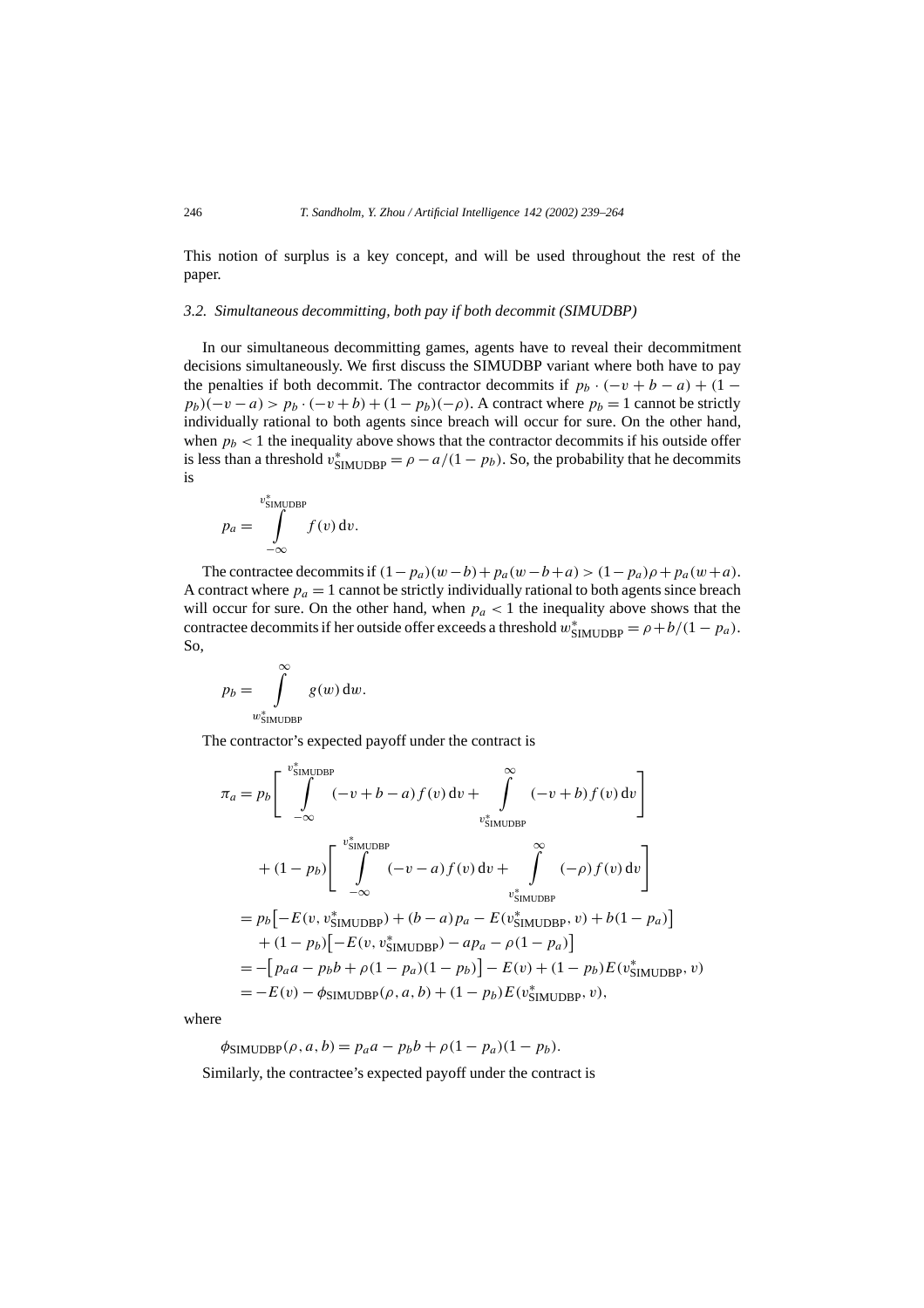$$
\pi_{b} = p_{a} \left[ \int_{w_{\text{SIMUDBP}}^{*}}^{\infty} g(w)(w - b + a) \, dw + \int_{-\infty}^{w_{\text{SIMUDBP}}^{*}} (w + a)g(w) \, dw \right]
$$
\n
$$
+ (1 - p_{a}) \left[ \int_{w_{\text{SIMUDBP}}^{*}}^{\infty} g(w)(w - b) \, dw + \int_{-\infty}^{w_{\text{SIMUDBP}}^{*}} \rho g(w) \, dw \right]
$$
\n
$$
= p_{a} \left[ E(w_{\text{SIMUDBP}}^{*}, w) + E(w, w_{\text{SIMUDBP}}^{*}) + p_{b}(a - b) + (1 - p_{b})a \right]
$$
\n
$$
+ (1 - p_{a}) \left[ E(w_{\text{SIMUDBP}}^{*}, w) - p_{b}b + \rho(1 - p_{b}) \right]
$$
\n
$$
= \left[ p_{a}a - p_{b}b + \rho(1 - p_{a})(1 - p_{b}) \right] + E(w) - (1 - p_{a})E(w, w_{\text{SIMUDBP}}^{*})
$$
\n
$$
= E(w) + \phi_{\text{SIMUDBP}}(\rho, a, b) - (1 - p_{a})E(w, w_{\text{SIMUDBP}}^{*}).
$$

The expected social welfare under the contract is

$$
\pi = \pi_a + \pi_b
$$
  
=  $E(w) - E(v) + (1 - p_b)E(v_{SIMUDBP}^*, v) - (1 - p_a)E(w, w_{SIMUDBP}^*)$   
=  $\pi^{\text{fallback}} + H(v_{SIMUDBP}^*, w_{SIMUDBP}^*)$ ,

where  $\pi$ <sup>fallback</sup> and  $H(x, y)$  are defined as in Section 3.1.

# *3.3. Simultaneous decommitting, neither pays if both decommit (SIMUDNP)*

In a simultaneous decommitting game where neither agent has to pay the penalty if both decommit (SIMUDNP), the contractor decommits if  $p_b \cdot (-v) + (1 - p_b)(-v - a)$  $p_b \cdot (-v + b) + (1 - p_b)(-\rho)$ . A contract where  $p_b = 1$  cannot be strictly individually rational to both agents since breach will occur for sure. On the other hand, when  $p_b < 1$ , the inequality above shows that the contractor decommits if his outside offer is less than a threshold  $v_{SIMUDNP}^* = \rho - a - bp_b/(1 - p_b)$ . So,

$$
p_a = \int_{-\infty}^{v_{\text{SIMUDNP}}^*} f(v) \, \mathrm{d}v.
$$

The contractee decommits if  $(1 - p_a)(w - b) + p_a w > (1 - p_a)\rho + p_a(w + a)$ . A contract where  $p_a = 1$  cannot be strictly individually rational to both agents since breach will occur for sure. On the other hand, when  $p_a < 1$ , the inequality above shows that the contractee decommits if her outside offer exceeds a threshold  $w^*_{SIMUDNP}$  =  $\rho + b + ap_a/(1 - p_a)$ . So,

$$
p_b = \int_{w_{\text{SIMUDNP}}^*}^{\infty} g(w) \, \mathrm{d}w.
$$

The contractor's expected payoff under the contract is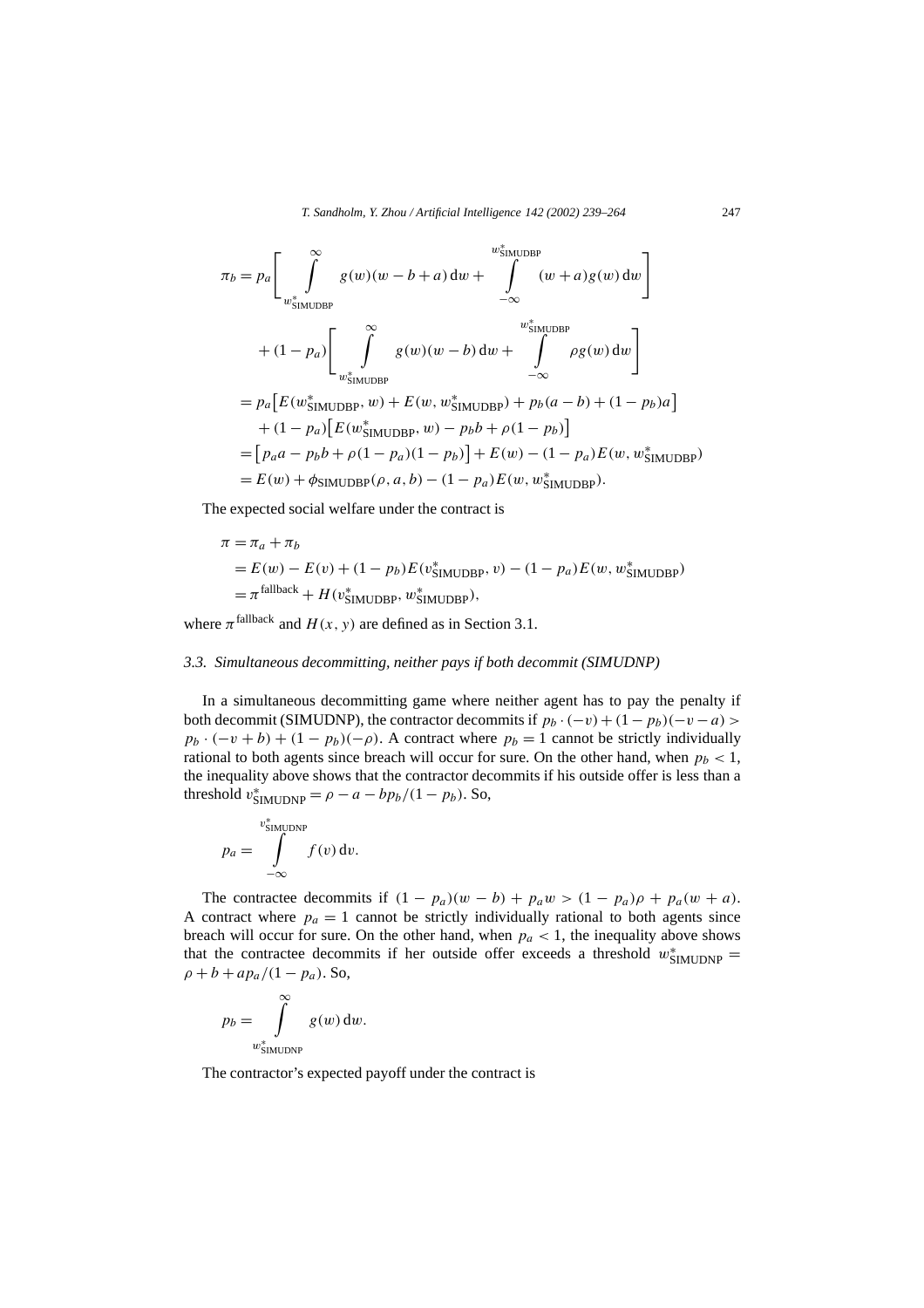$$
\pi_{a} = p_{b} \left[ \int_{-\infty}^{v_{\text{SIMUDNP}}^{*}} (-v) f(v) dv + \int_{v_{\text{SIMUDNP}}^{*}}^{w} (-v+b) f(v) dw \right]
$$
  
+  $(1 - p_{b}) \left[ \int_{-\infty}^{v_{\text{SIMUDNP}}^{*}} (-v-a) f(v) dv + \int_{v_{\text{SIMUDNP}}^{*}}^{w} (-\rho) f(v) dv \right]$   
=  $p_{b} \left[ -E(v, v_{\text{SIMUDNP}}^{*}) + b(1-p_{a}) - E(v_{\text{SIMUDNP}}^{*}, v) \right]$   
+  $(1 - p_{b}) \left[ -E(v, v_{\text{SIMUDNP}}^{*}) - ap_{a} - \rho(1-p_{a}) \right]$   
=  $- \left[ p_{a} (1-p_{b}) a - (1-p_{a}) p_{b} b + \rho (1-p_{a}) (1-p_{b}) \right]$   
-  $E(v) + (1-p_{b}) E(v_{\text{SIMUDNP}}^{*}, v)$   
=  $-E(v) - \phi_{\text{SIMUDNP}}(\rho, a, b) + (1-p_{b}) E(v_{\text{SIMUDNP}}^{*}, v),$ 

where

$$
\phi_{\text{SIMUDNP}}(\rho, a, b) = p_a (1 - p_b) a - (1 - p_a) p_b b + \rho (1 - p_a) (1 - p_b).
$$

Similarly, the contractee's expected payoff under the contract is

$$
\pi_b = p_a \left[ \int_{w_{\text{SIMUDNP}}^*}^{\infty} g(w)w dw + \int_{-\infty}^{w_{\text{SIMUDNP}}^*} (w + a)g(w) dw \right]
$$
  
+ 
$$
(1 - p_a) \left[ \int_{w_{\text{SIMUDNP}}^*}^{\infty} g(w) (w - b) dw + \int_{-\infty}^{w_{\text{SIMUDNP}}^*} \rho g(w) dw \right]
$$
  
= 
$$
p_a \left[ E(w_{\text{SIMUDNP}}^*, w) + E(w, w_{\text{SIMUDNP}}^*) + (1 - p_b)a \right]
$$
  
+ 
$$
(1 - p_a) \left[ E(w_{\text{SIMUDNP}}^*, w) - p_b b + \rho (1 - p_b) \right]
$$
  
= 
$$
\left[ p_a (1 - p_b)a - (1 - p_a) p_b b + \rho (1 - p_a) (1 - p_b) \right]
$$
  
+ 
$$
E(w) - (1 - p_a) E(w, w_{\text{SIMUDNP}}^*)
$$
  
= 
$$
E(w) + \phi_{\text{SIMUDNP}}(\rho, a, b) - (1 - p_a) E(w, w_{\text{SIMUDNP}}^*)
$$
.

The expected social welfare under the contract is

$$
\pi = \pi_a + \pi_b
$$
  
=  $E(w) - E(v) + (1 - p_b)E(v_{SIMUDNP}^*, v) - (1 - p_a)E(w, w_{SIMUDNP}^*)$   
=  $\pi^{fallback} + H(v_{SIMUDNP}^*, w_{SIMUDNP}^*)$ ,

where  $\pi$ <sup>fallback</sup> and  $H(x, y)$  are defined as in Section 3.1.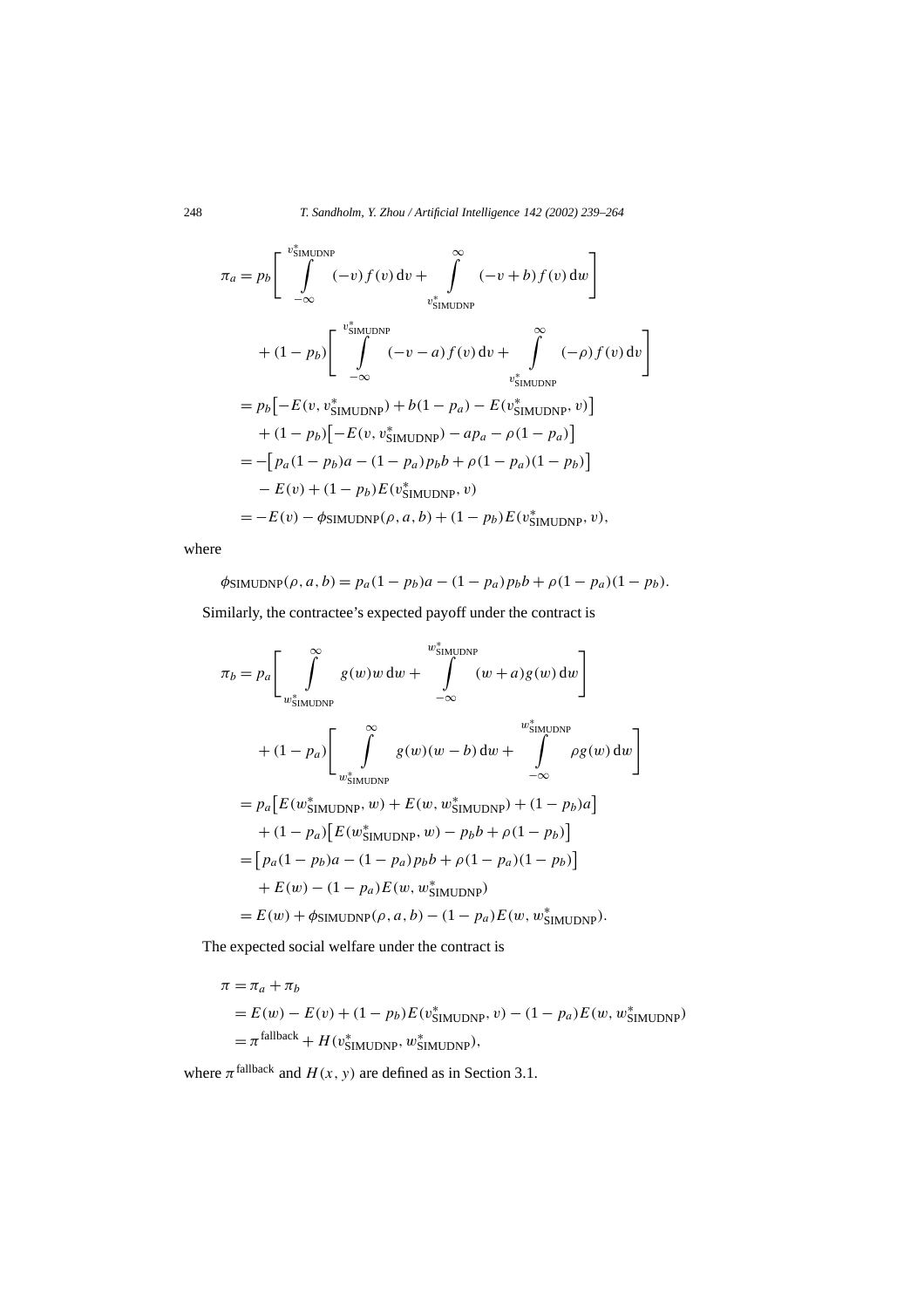#### *3.4. Individual rationality (IR) constraints*

The contractor's individual rationality (IR) constraint states that he will participate in the contract if and only if that gives him higher (or equal) expected payoff than waiting for the outside offer:

$$
\pi_a\geq -E(v).
$$

For each of the mechanisms (SEQD, SIMUDBP, SIMUDNP), it follows from the formula for  $\pi_a$  that

$$
\pi_a \geqslant -E(v) \iff \phi(\rho, a, b) \leqslant (1 - p_b)E(v^*, v).
$$

For example, for the SEQD mechanism, this means

$$
\phi_{\text{SEQD}}(\rho, a, b) \leq (1 - p_b) E(v_{\text{SEQD}}^*, v).
$$

Similarly, the contractee's IR constraint is

 $\pi_b \geqslant E(w).$ 

For each of the mechanisms (SEQD, SIMUDBP, SIMUDNP), it follows from the formula for  $\pi_b$  that

$$
\pi_b \geqslant E(w) \iff (1 - p_a)E(w, w^*) \leqslant \phi(\rho, a, b).
$$

For example, for the SEQD mechanism, this means

 $(1 - p_a)E(w, w^*_{\text{SEQD}}) \leq \phi_{\text{SEQD}}(\rho, a, b).$ 

#### *3.5. (Non)uniqueness of the decommitting equilibrium*

Given the distributions of outside offers  $f$  and  $g$ , and a contract  $(\rho, a, b)$ , in the sequential decommitting games the Nash equilibrium pair of decommitting thresholds *(v*∗*, w*∗*)* is unique. This is because the formulas from Section 3.1 give a closed form solution for *v*<sup>\*</sup> and then for *w*<sup>\*</sup>. Specifically,  $v_{\text{SEQD}}^* = \rho - a$ . It follows that  $p_a =$  $\int_{-\infty}^{v_{\text{SEQD}}^{*}} f(v) dv$  is determined. From this it follows that  $w_{\text{SEQD}}^{*} = \rho + (b + ap_a)/(1 - pa)$ is determined.

On the other hand, as shown by Sandholm, Sikka and Norden [21], given the distributions of outside offers *f* and *g*, and a contract  $(\rho, a, b)$ , the simultaneous decommitting games can sometimes have multiple Nash equilibrium pairs of decommitting thresholds *(v*∗*, w*∗*)*. Whether or not such multiplicity occurs depends on the distributions of outside offers  $f$  and  $g$  and the contract parameters  $\rho$ ,  $a$ , and  $b$ . The potential multiplicity of equilibria in the SIMUDBP game can be understood from the following group of four equations from Section 3.2 that defines the Nash equilibria for the SIMUDBP game:

*,*

$$
v_{\text{SIMUDBP}}^{*} = \rho - \frac{a}{1 - p_b}, \qquad w_{\text{SIMUDBP}}^{*} = \rho + \frac{b}{1 - p_a}
$$

$$
p_a = \int_{-\infty}^{v_{\text{SIMUDBP}}^{*}} f(v) dv, \qquad p_b = \int_{w_{\text{SIMUDBP}}^{*}}^{\infty} g(w) dw.
$$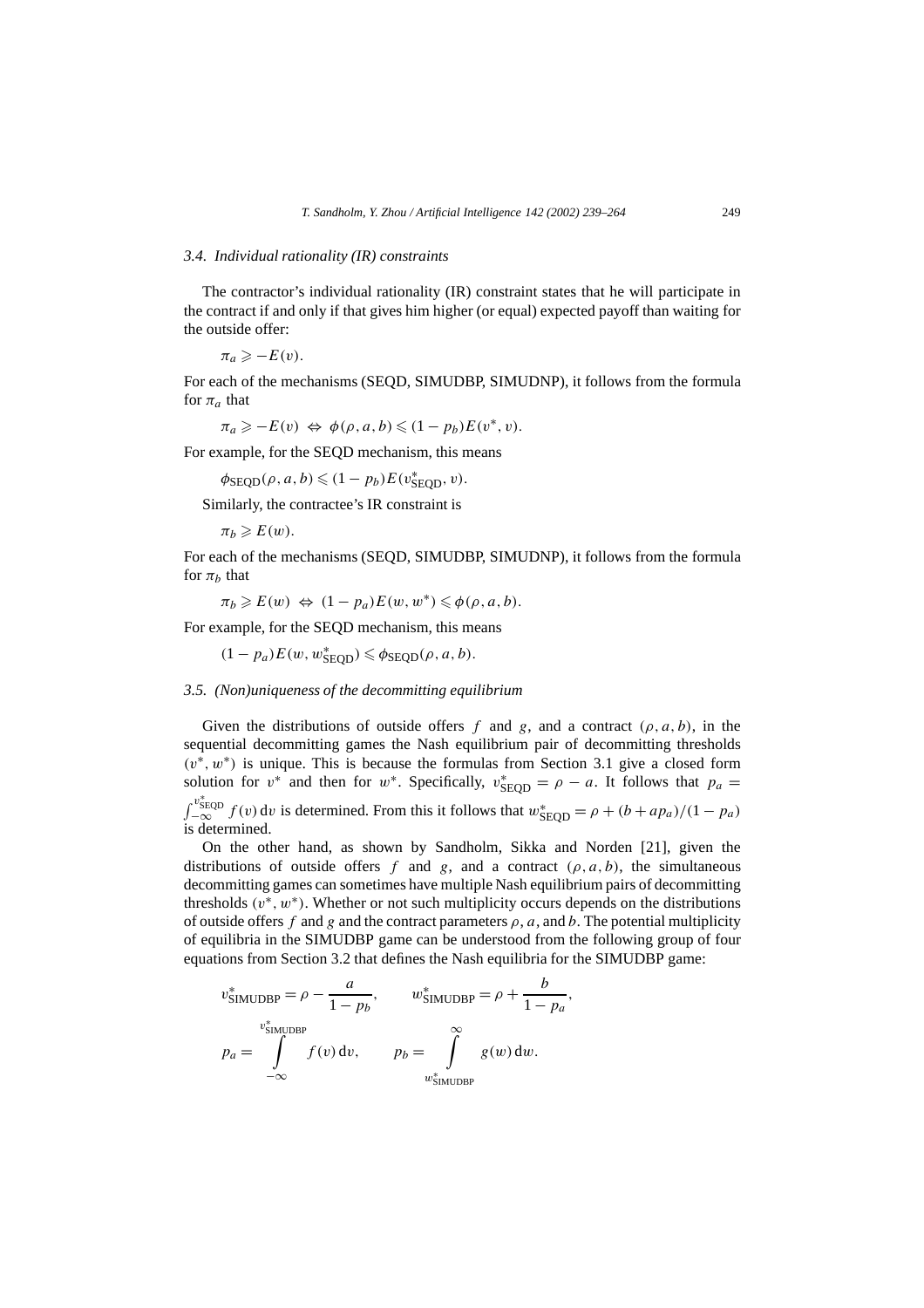This group can have multiple solutions  $(v_{SIMUDBP}^*, w_{SIMUDBP}^*)$ .

Similarly, the potential multiplicity of equilibria in the SIMUDNP game can be understood from the following group of four equations from Section 3.3 that defines the Nash equilibria for the SIMUDNP game:

*,*

$$
v_{SIMUDNP}^{*} = \rho - a - \frac{bp_b}{1 - p_b}, \qquad w_{SIMUDNP}^{*} = \rho + b + \frac{ap_a}{1 - p_a}
$$
  

$$
p_a = \int_{-\infty}^{v_{SIMUDNP}^{*}} f(v) dv, \qquad p_b = \int_{w_{SIMUDNP}^{*}}^{x} g(w) dw.
$$

This group can have multiple solutions  $(v_{SIMUDNP}^*, w_{SIMUDNP}^*)$ .

If a unique equilibrium is desired, the sequential mechanism can be used to guarantee uniqueness.

# **4. Surplus equivalence**

Now, which of the leveled commitment contracting mechanisms would be best for the agents? In this section we prove the main result of the paper, i.e., that if the contract price and the decommitting penalties are optimized for each game (SEQD, SIMUDBP, or SIMUDNP) separately, each of the games leads to the same social welfare (in the game's social welfare maximizing equilibria). In other words, each of the games leads to the same surplus over what the agents would get without a contract (by taking their outside offers/fallbacks). This is surprising since the optimal contracts differ for the games. Also, for a given contract, the decommitting thresholds, decommitting probabilities, and expected social welfare generally differ across the games.

We start by proving that if a leveled commitment contract can generate positive surplus, *H* (i.e., it can lead to higher expected social welfare than making no contract and waiting for the outside offers), then an unconstrained optimum exists.

**Lemma 1.** Let *f* and *g* be probability distributions on  $(-\infty, \infty)$  with finite expectations. *Let*

$$
H(x, y) = \int_{-\infty}^{y} g(w) dw \int_{x}^{\infty} vf(v) dv - \int_{x}^{\infty} f(v) dv \int_{-\infty}^{y} wg(w) dw.
$$
 (†)

*If*  $\max_{x,y} H(x, y) > 0$ , then there exists a global maximum  $(a^*, b^*)$  of H that satisfies

$$
a^* = \frac{\int_{-\infty}^{b^*} w g(w) dw}{\int_{-\infty}^{b^*} g(w) dw}, \qquad b^* = \frac{\int_{a^*}^{\infty} vf(v) dv}{\int_{a^*}^{\infty} f(v) dv}.
$$
 (1)

*Specifically,*  $H(a^*, b^*) = \max_{x,y} H(x, y) = (b^* - a^*)(1 - p_x)(1 - p_y)$  *where* 

$$
p_x = \int_{-\infty}^{a^*} f(v) dv, \qquad p_y = \int_{b^*}^{\infty} g(w) dw.
$$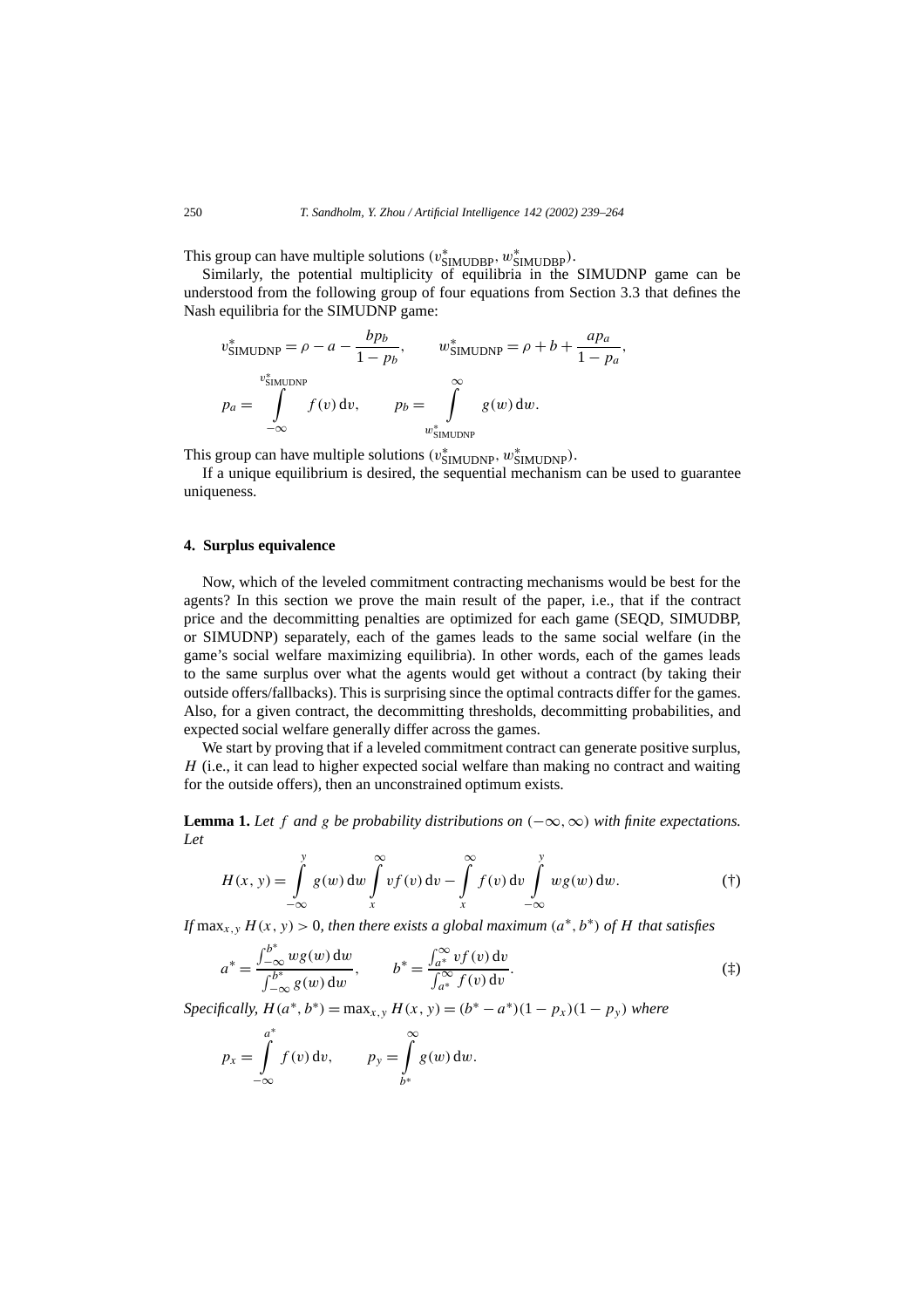The proof of Lemma 1 is technical, and is presented in Appendix A. Now we are ready to prove the main result:

**Theorem 1.** *Let f and g have finite expectations. If an expected social welfare maximizing IR leveled commitment contract is chosen for each of the mechanisms* (*SEQD, SIMUDBP, and SIMUDNP*) *separately* (*and an expected social welfare maximizing equilibrium is played in the SIMUDBP and SIMUDNP games*)*,* each mechanism yields the same social welfare, i.e., the same sum of payoffs to the agents*.* <sup>8</sup> *The mechanisms have at least one expected social welfare maximizing equilibrium pair (v*∗*, w*∗*) of decommitting thresholds* (*and the associated decommitting probabilities*) *in common. The optimal contracts can differ across the mechanisms, but each mechanism has an optimal contract where the decommitment penalties are nonnegative.*

**Proof.** As shown earlier in the paper, for each mechanism,

$$
\pi = \pi^{\text{fallback}} + H(v^*, w^*),
$$
  
\n
$$
\pi_a = -E(v) - \phi(\rho, a, b) + (1 - p_b)E(v^*, v),
$$
  
\n
$$
\pi_b = E(w) + \phi(\rho, a, b) - (1 - p_a)E(w, w^*).
$$

Therefore, the IR constraints reduce to

 $(1 - p_a)E(w, w^*) \leq \phi(\rho, a, b) \leq (1 - p_b)E(v^*, v).$ 

If max<sub>*x*, *y*</sub>  $H(x, y) \le 0$ , then  $\pi = \pi$ <sup>fallback</sup> +  $H(v^*, w^*) \le \pi$ <sup>fallback</sup>, i.e., there exists no contract that is (strictly) IR for both agents. In other words, the agents will wait for the outside offers. Thus all three mechanisms have the same payoffs.

If max<sub>*x*, *y*</sub>  $H(x, y) > 0$ , then by Lemma 1, there exists a finite, global optimum  $(a^*, b^*)$ that satisfies ( $\ddagger$ ). For the three mechanisms,  $v^*$ ,  $w^*$ , and  $\phi(\rho, a, b)$  are determined differently based on  $\rho$ ,  $a$ ,  $b$ ,  $f$ , and  $g$ . If we can prove that for each game there exist *ρ*, *a*, and *b* such that the threshold values *v*∗, and *w*<sup>∗</sup> determined by them are identical to  $a^*$  and  $b^*$ , then the social welfare is  $\pi^{\text{fallback}} + H(a^*, b^*)$ , i.e., a maximal value of  $\pi$ <sup>fallback</sup> + *H*(x, y). We also have to guarantee that this configuration satisfies the IR constraints. These facts would mean that all three mechanisms lead to the same social welfare. We also show that at an optimum,  $a \ge 0$  and  $b \ge 0$ .

For shorthand, let  $\lambda(z) \equiv zb^* + (1 - z)a^*$  for  $0 \le z \le 1$ . Now,  $a^* \le \lambda(z) \le b^*$ , and  $\lambda(z)$ increases monotonically. The IR constraints can be simplified to

$$
(1 - p_x)(1 - p_y)a^* \leq \phi(\rho, a, b) \leq (1 - p_x)(1 - p_y)b^*.
$$
 (§)

From the formula for  $H(a^*, b^*)$  in Lemma 1 and the fact that  $H(a^*, b^*) > 0$  we get  $p_x < 1$ and  $p_y < 1$ .

*Case* 1. *SEQD*: Here  $a^* = v_{\text{SEQD}}^* = \rho - a$ , so  $a = \rho - a^*$ . Because  $b^* = w_{\text{SEQD}}^* = a$  $\rho + (b + p_x a)/(1 - p_x), b = p_x a^* + (1 - p_x) b^* - \rho = \lambda (1 - p_x) - \rho$ . Substituting the expressions for *a* and *b* into the expression for  $\phi_{\text{SED}}(\rho, a, b)$  gives

<sup>8</sup> Note that this equivalence holds not only on an expected value basis, but also *ex post* when the agents have found out their outside offers, have made their decommitting decisions, and have paid the associated decommitting penalties.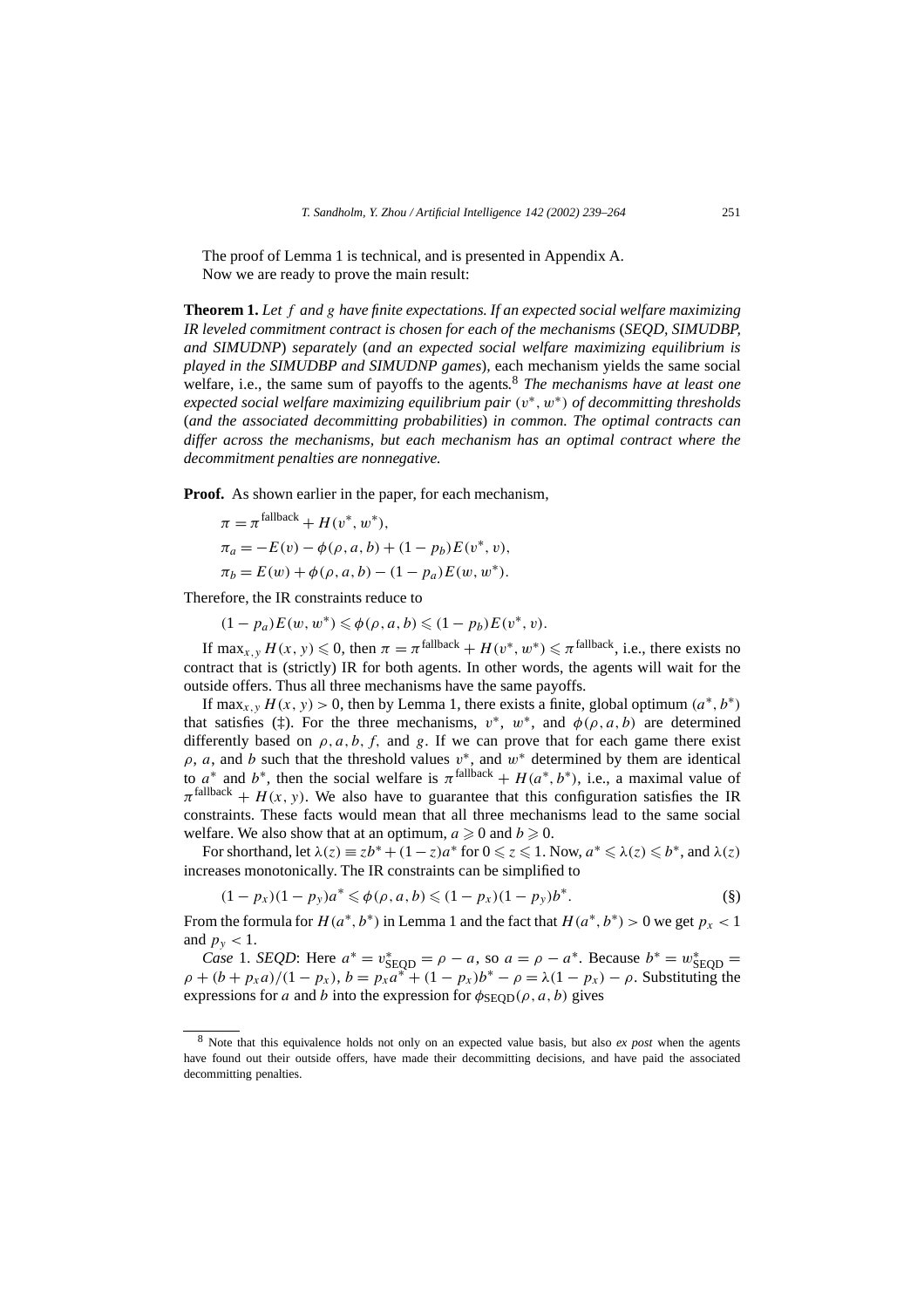$$
\phi_{\text{SEQD}}(\rho, a, b) = p_x (1 - p_y)a - p_y b + (1 - p_x)(1 - p_y)\rho
$$
  
=  $p_x (1 - p_y)[\rho - a^*] - p_y[p_x a^* + (1 - p_x)b^* - \rho]$   
+  $(1 - p_x)(1 - p_y)\rho$   
=  $\rho - p_x a^* - (1 - p_x)p_y b^*.$ 

So the IR constraints (§) become

$$
(1 - p_x)(1 - p_y)a^* \le \rho - p_x a^* - (1 - p_x)p_y b^* \le (1 - p_x)(1 - p_y)b^*
$$
  
\n
$$
\Leftrightarrow (1 - p_x)p_y b^* + (1 - p_y + p_x p_y)a^* \le \rho \le (1 - p_x)b^* + p_x a^*
$$
  
\n
$$
\Leftrightarrow \lambda((1 - p_x)p_y) \le \rho \le \lambda(1 - p_x).
$$

Because  $\lambda$  is increasing and  $p_y \leq 1$ , there exists a  $\rho$  that satisfies the IR constraints. For such  $\rho$  values,  $a = \rho - a^* \ge 0$  and  $b = \lambda(1 - p_x) - \rho \ge 0$ .

*Case* 2. *SIMUDBP*: Here  $a^* = v_{SIMUDBP}^* = \rho - a/(1 - p_y)$ , so  $a = (1 - p_y)(\rho - a^*)$ . Also,  $b^* = w^*_{SIMUDBP} = \rho + b/(1 - p_x)$ , so  $b = (1 - p_x)(b^* - \rho)$ . Substituting the expressions for *a* and *b* into the expression for  $\phi_{SIMUDBP}(\rho, a, b)$  gives

$$
\phi_{\text{SIMUDBP}}(\rho, a, b) = p_x a - p_y b + (1 - p_x)(1 - p_y)\rho
$$
  
=  $p_x [(1 - p_y)(\rho - a^*)] - p_y [(1 - p_x)(b^* - \rho)]$   
+  $(1 - p_x)(1 - p_y)\rho$   
=  $(1 - p_x p_y)\rho - p_x (1 - p_y)a^* - p_y (1 - p_x)b^*.$ 

So the IR constraints (§) become

$$
(1 - p_x)(1 - p_y)a^* \le \phi_{\text{SIMUDBP}}(\rho, a, b) \le (1 - p_x)(1 - p_y)b^*
$$
  
\n
$$
\Leftrightarrow (1 - p_x)(1 - p_y)a^* \le (1 - p_x p_y)\rho - p_x(1 - p_y)a^* - p_y(1 - p_x)b^*
$$
  
\n
$$
\le (1 - p_x)(1 - p_y)b^*
$$
  
\n
$$
\Leftrightarrow \frac{p_y(1 - p_x)}{1 - p_x p_y}b^* + \frac{1 - p_y}{1 - p_x p_y}a^* \le \rho \le \frac{(1 - p_x)}{1 - p_x p_y}b^* + \frac{p_x(1 - p_y)}{1 - p_x p_y}a^*
$$
  
\n
$$
\Leftrightarrow \lambda \left(\frac{p_y(1 - p_x)}{1 - p_x p_y}\right) \le \rho \le \lambda \left(\frac{(1 - p_x)}{1 - p_x p_y}\right).
$$

Because *λ* is increasing and

$$
0 \leqslant \frac{p_y(1-p_x)}{1-p_xp_y} \leqslant \frac{(1-p_x)}{1-p_xp_y} \leqslant 1,
$$

there exists a  $\rho$  that satisfies the IR constraints. For such  $\rho$  values,  $a = (1 - p_y)(\rho - a^*) \geqslant$ 0, and  $b = (1 - p_x)(b^* - \rho) \ge 0$  because  $a^* \le \lambda(z) \le b^*$ .

*Case* 3. *SIMUDNP*: Recall that

$$
a^* = v_{\text{SIMUDNP}}^* = \rho - a - \frac{p_y b}{1 - p_y}, \quad b^* = w_{\text{SIMUDNP}}^* = \rho + b + \frac{p_x a}{1 - p_x}.
$$

Since  $p_x < 1$  and  $p_y < 1$ , these formulas can be converted into linear equations:

$$
(1-p_y)a + p_yb = (1-p_y)(\rho - a^*), \quad p_xa + (1-p_x)b = (1-p_x)(b^* - \rho).
$$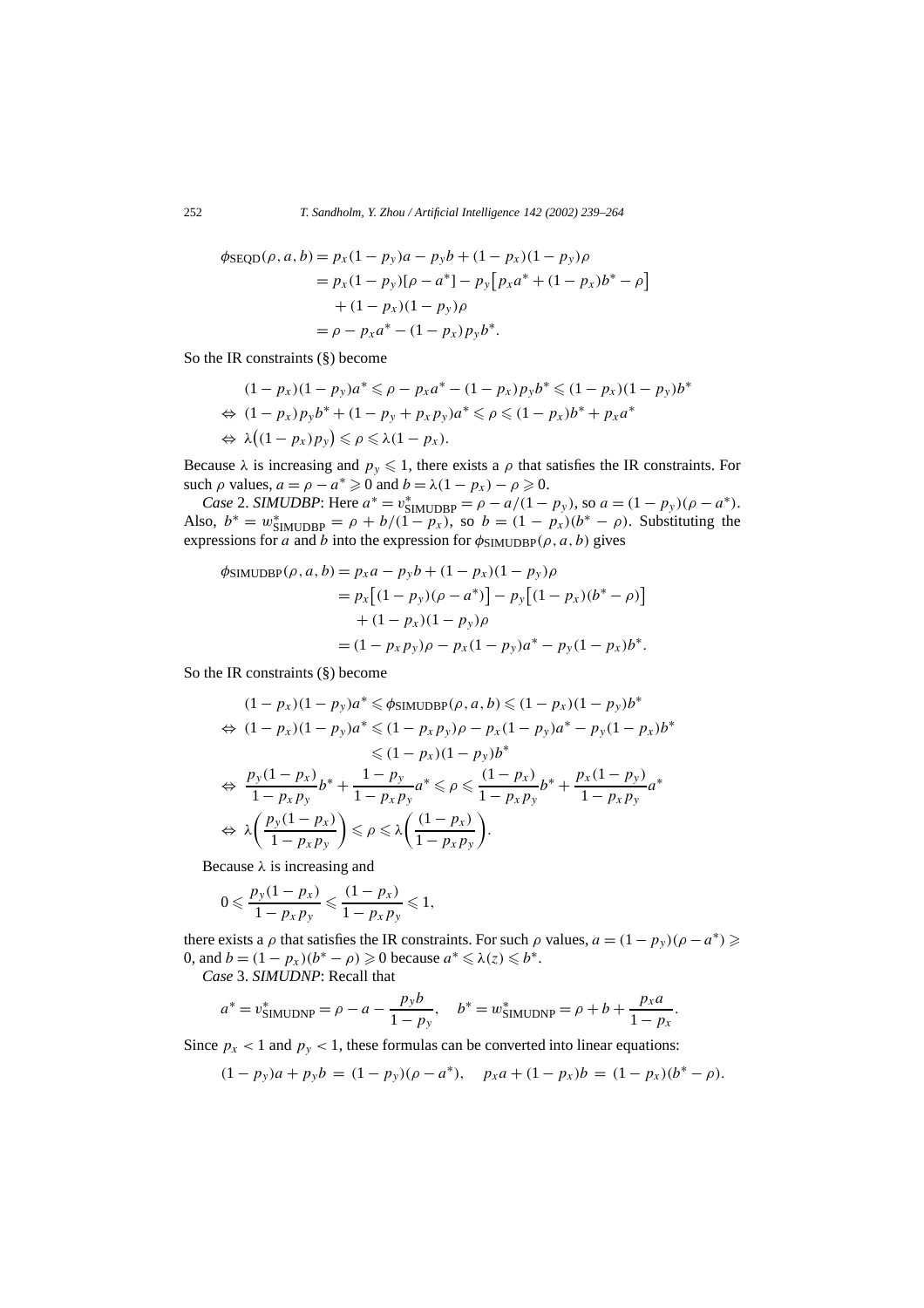There are two subcases based on the value of  $p_x + p_y$ .

In the subcase where  $p_x + p_y = 1$ , the linear equation group has no solution or infinitely many solutions depending on  $\rho$ . For a solution to exist,  $\rho$  must satisfy

 $(1 - p_y)(\rho - a^*) = (1 - p_x)(b^* - \rho), \text{ i.e., } \rho = p_x a^* + p_y b^* = \lambda(p_y)$ 

and *a* and *b* must satisfy

 $p_x a + p_y b = p_x p_y (b^* - a^*).$ 

If so, we can compute *b* as  $b = p_x(b^* - a^*) - (p_x/p_y)a$ . Substituting the formulas for  $\rho$ and *b* into  $\phi$ SIMUDNP( $\rho$ ,  $a$ ,  $b$ ) gives

$$
\phi_{SIMUDNP}(\rho, a, b) = p_x (1 - p_y)a - (1 - p_x)p_y b + (1 - p_x)(1 - p_y)\rho
$$
  
=  $p_x a + p_x p_y a^*$ .

The IR constraints (§) become

$$
(1 - px)(1 - py)a* \le pxa + pxpya* \le (1 - px)(1 - py)b*
$$
  
\n
$$
\Leftrightarrow 0 \le a \le py(b* - a*).
$$

Given this restriction on *a*, and the above relationship between *a* and *b*, we get  $0 \leq b \leq p_x(b^* - a^*)$ . So, a solution of the desired type exists for this subcase.

In the subcase where  $p_x + p_y \neq 1$ , we can solve *a* and *b* directly as a function of  $\rho$ :

$$
a = \frac{1 - p_x}{1 - p_x - p_y} \Big[ \rho - (1 - p_y) a^* - p_y b^* \Big] = \frac{1 - p_x}{1 - p_x - p_y} \Big[ \rho - \lambda(p_y) \Big],
$$
  
\n
$$
b = \frac{1 - p_y}{1 - p_x - p_y} \Big[ p_x a^* + (1 - p_x) b^* - \rho \Big] = \frac{1 - p_y}{1 - p_x - p_y} \Big[ \lambda (1 - p_x) - \rho \Big].
$$

Substituting these into  $\phi_{SIMUDNP}(\rho, a, b)$  gives

$$
\phi_{\text{SIMUDNP}}(\rho, a, b) = p_x (1 - p_y) a - (1 - p_x) p_y b + (1 - p_x) (1 - p_y) \rho
$$
  
= 
$$
\frac{(1 - p_x)(1 - p_y)(\rho - p_x a^* - p_y b^*)}{1 - p_x - p_y}.
$$

Then, the IR constraints (§) become

$$
a^* \leqslant \frac{\rho - a^* p_x - b^* p_y}{1 - p_x - p_y} \leqslant b^*.
$$

In the subsubcase where  $p_x + p_y < 1$ , this is equivalent to  $p_y b^* + (1 - p_y) a^* \le \rho \le$  $(1 - p_x)b^* + p_x a^*$ , i.e.,  $\lambda(p_y) \leq \rho \leq \lambda (1 - p_x)$ , so a solution of the desired type exists. Furthermore,

$$
a = \frac{1 - p_x}{1 - p_x - p_y} \Big[ \rho - \lambda(p_y) \Big] \geq 0, \quad b = \frac{1 - p_y}{1 - p_x - p_y} \Big[ \lambda(1 - p_x) - \rho \Big] \geq 0.
$$

In the subsubcase where  $p_x + p_y > 1$ , the IR constraints become  $(1 - p_x)b^* + p_x a^* \leq$  $\rho \leq p_y b^* + (1 - p_y)a^*$ , i.e.,  $\lambda(1 - p_x) \leq \rho \leq \lambda(p_y)$ , so again a solution of the desired type exists. Furthermore,

$$
a = \frac{(1 - p_x)(\lambda(p_y) - \rho)}{p_x + p_y - 1} \ge 0, \quad b = \frac{(1 - p_y)(\rho - \lambda(1 - p_x))}{p_x + p_y - 1} \ge 0. \quad \Box
$$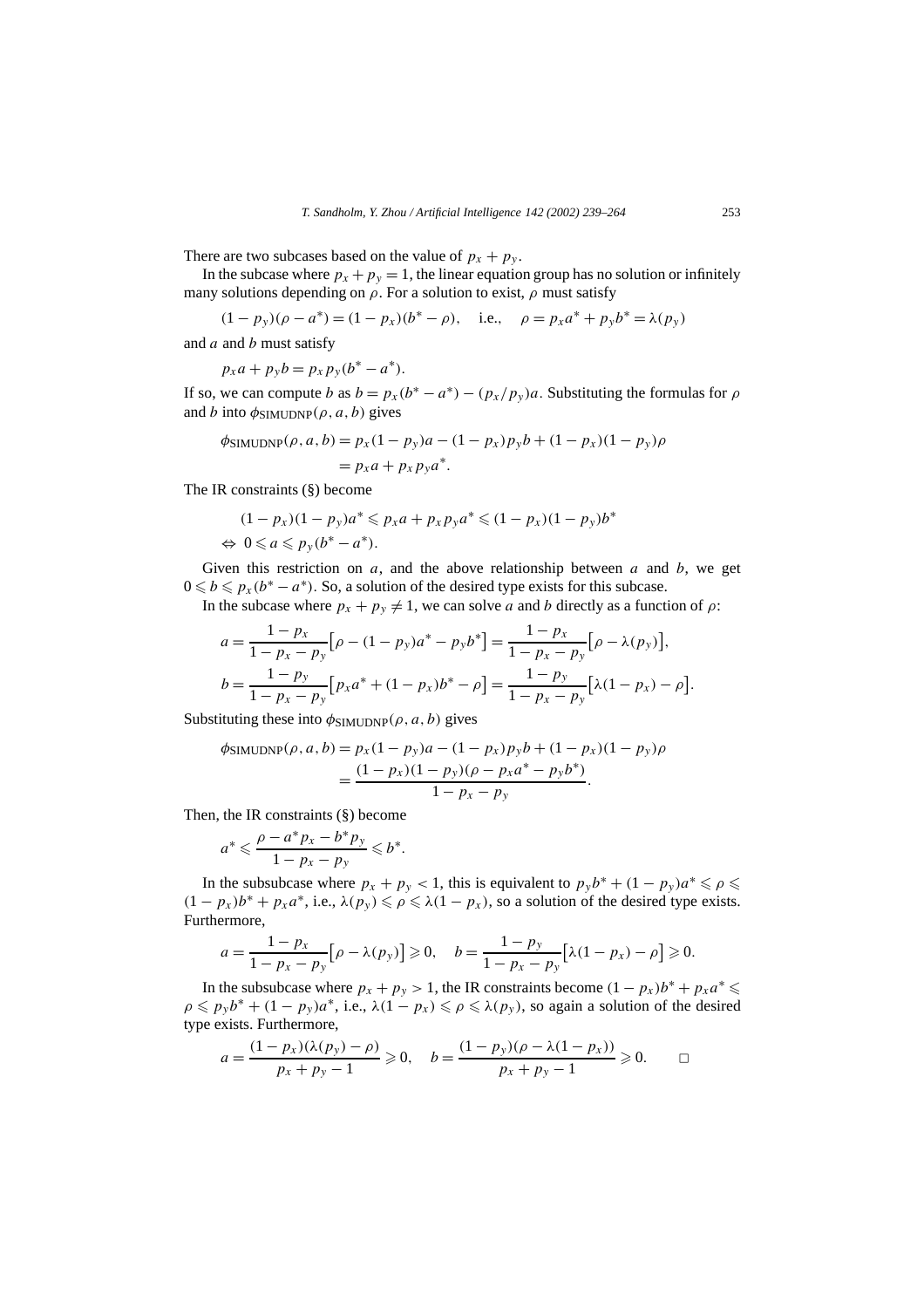# *4.1. Existence of optimal IR contracts*

It follows from the proof of Theorem 1 that if some leveled commitment contract generates positive surplus to the agents in the aggregate, then there exists an optimal leveled commitment contract that generates positive surplus to each agent, i.e., the contract is agreeable in the sense of individual rationality. More strongly:

**Proposition 1.** *Let f and g have finite expectations. For SEQD, SIMUDBP, and SIMUDNP,*  $\max_{x,y} H(x, y) > 0$  *iff there exists an expected social welfare maximizing contract (ρ, a, b) that is individually rational* (*IR*) *for both agents.*

**Proof.** Immediate from the proof of Theorem 1.  $\Box$ 

Based on this result, throughout the rest of the paper we assume  $\max_{x,y} H(x, y) > 0$ . Recall that we denote an optimal  $(x, y)$  by  $(a^*, b^*)$ .

# **5. Integrative vs. distributive bargaining**

Proposition 1 showed that among optimal contracts there exist ones that are beneficial for both parties. However, the question of how to divide the surplus between the agents remains, that is, how to choose among the expected social welfare maximizing, individually rational contracts. Each agent's expected surplus is her expected payoff under the contract minus the expected fallback payoff:  $e_a = \pi_a - \pi_a^{\text{fallback}} = \pi_a + E(v)$  and  $e_b = \pi_b - \pi_b^{\text{fallback}} = \pi_b - E(w)$ . It is conceivable that in leveled commitment contracts there is a tradeoff between integrative bargaining (maximizing the expected social welfare) and distributive bargaining (splitting the surplus between the agents). It could be that some splits cannot be supported by an optimal contract. However, we show that this problem cannot occur. It turns out that any individually rational split can be supported by an optimal contract:

**Proposition 2.** *Let f and g have finite expectations. For each one of the games* (*SEQD, SIMUDBP, and SIMUDNP)*, for any given  $\beta \in [0, 1]$  *there exists an expected social welfare maximizing contract where*  $e_a = \beta H(a^*, b^*)$ *, and*  $e_b = (1 - \beta)H(a^*, b^*)$ *.* 

**Proof.** Follows from the proof of Theorem 1. The split of surplus, fixed by the value of *β*, is controlled by choosing  $\rho$  in the contract. The decommitting penalties, *a* and *b*, are then chosen based on  $\rho$  using the formulas in the proof of Theorem 1 to maximize expected social welfare.  $\square$ 

Since the agents would only agree to individually rational splits anyway, Proposition 2 means that for all practical purposes, integrative and distributive bargaining do not hinder each other in leveled commitment contracts. Of course, the contract has to be chosen carefully. First  $\rho$  should be chosen (in the IR range) which determines the distributive part. Then the penalties, *a* and *b*, are calculated based on  $\rho$  in order to maximize expected social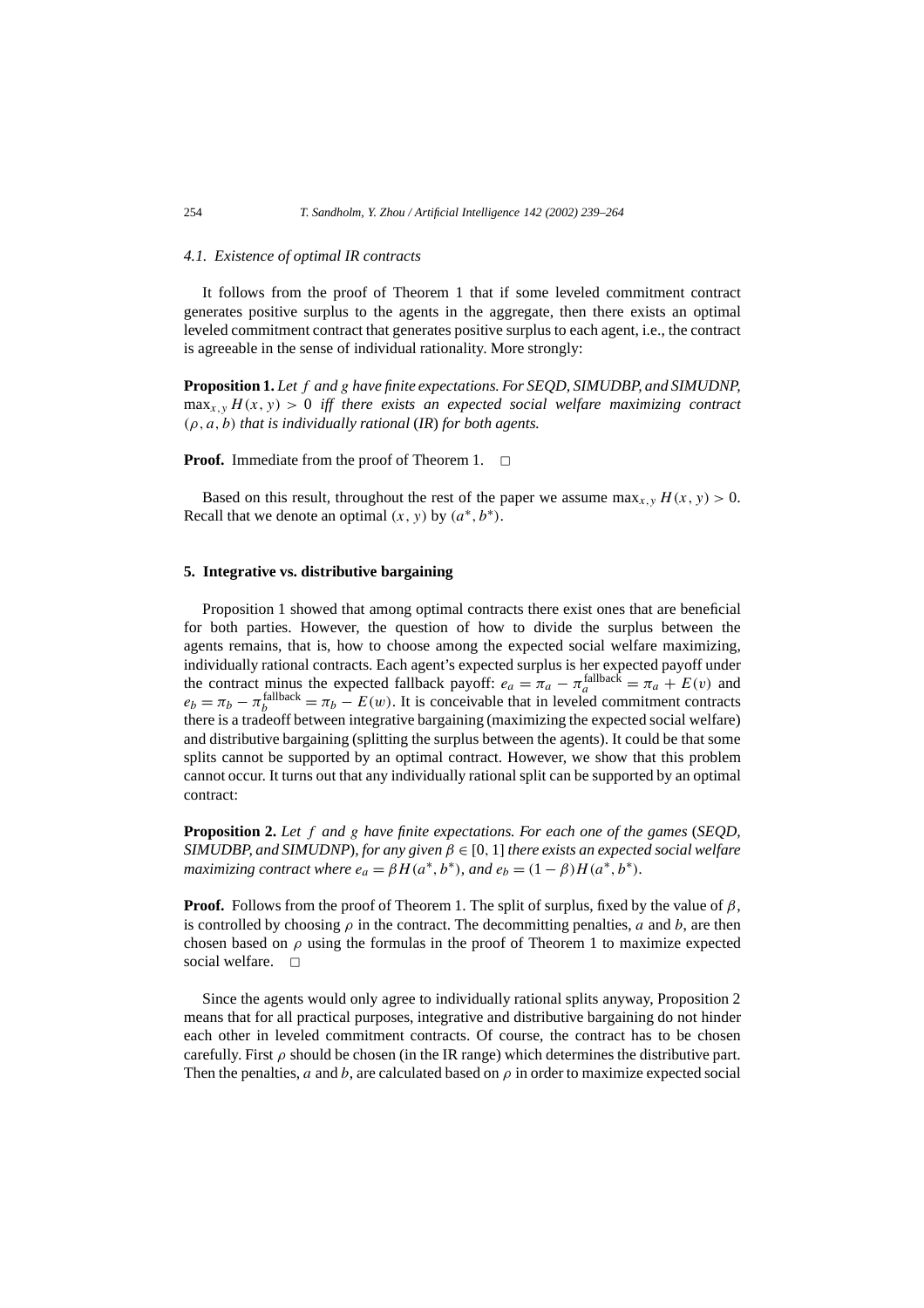welfare. Choosing the penalties first does not allow the same separation of integrative and distributive bargaining because once *a* and *b* are fixed, the choice of  $\rho$  is limited if one wants to construct an expected social welfare maximizing contract.

The fact that distributive bargaining does not hinder integrative bargaining in leveled commitment contracts makes the leveled commitment mechanism a *modular* component technology for automated negotiation. The leveled commitment feature can be used to increase expected social welfare when there is uncertainty about the future. The fact that in leveled commitment contracts, distributive bargaining does not hinder integrative bargaining means that the leveled commitment contract technique can be directly used in conjunction with any standard distributive bargaining method. These methods include noncooperative bargaining mechanisms (such as alternating offers bargaining with time discounting [6,16], alternating offers bargaining with a constant cost per bargaining round [16], and unrestricted bargaining under deadlines [22]), as well as axiomatic bargaining solutions [7,9,11,12]. See [8] for an overview of the bargaining literature.

### *5.1. Fair optimal contracts*

Proposition 2 implies that there is no tradeoff between expected social welfare maximization and fairness (aka. symmetry, equality) in leveled commitment contracts since both of these desiderata can be satisfied simultaneously. There exists an expected social welfare maximizing contract where the surplus is split equally between the agents  $(e_a = e_b).$ 

Distributive bargaining is a large research field of its own, and a literature review is beyond the scope of this short paper. However, significant support has been given for solutions that maximize the product of the surpluses [9,12,15]. It turns out that in leveled commitment contracts, such product maximization is equivalent to choosing an expected social welfare maximizing contract that splits surplus equally:

**Proposition 3.** *Let f and g have finite expectations. For each one of the games* (*SEQD, SIMUDBP, and SIMUDNP*)*, eaeb is maximized iff the contract maximizes expected social welfare and*  $e_a = e_b$ . Such a contract always exists.

**Proof.** By Proposition 2 we know that there exists a contract  $(\rho, a, b)$  that satisfies  $e_a = e_b$ and maximizes expected social welfare. Next we calculate an upper bound on the product of surpluses:

$$
e_a e_b \leqslant \left(\frac{e_a + e_b}{2}\right)^2 = \left(\frac{\pi - \pi^{\text{ fallback}}}{2}\right)^2
$$
  
= 
$$
\left(\frac{H(v^*(\rho, a, b), w^*(\rho, a, b))}{2}\right)^2 \leqslant \left(\frac{\max_{x, y} H(x, y)}{2}\right)^2.
$$

We proceed to show that this upper bound is reached—implying that the product is maximized—when surplus is equally split and expected social welfare maximized. The first inequality holds with equality iff  $e_a = e_b$ , i.e., surplus is equally split. The second inequality holds with equality at the optimum, and there only.  $\Box$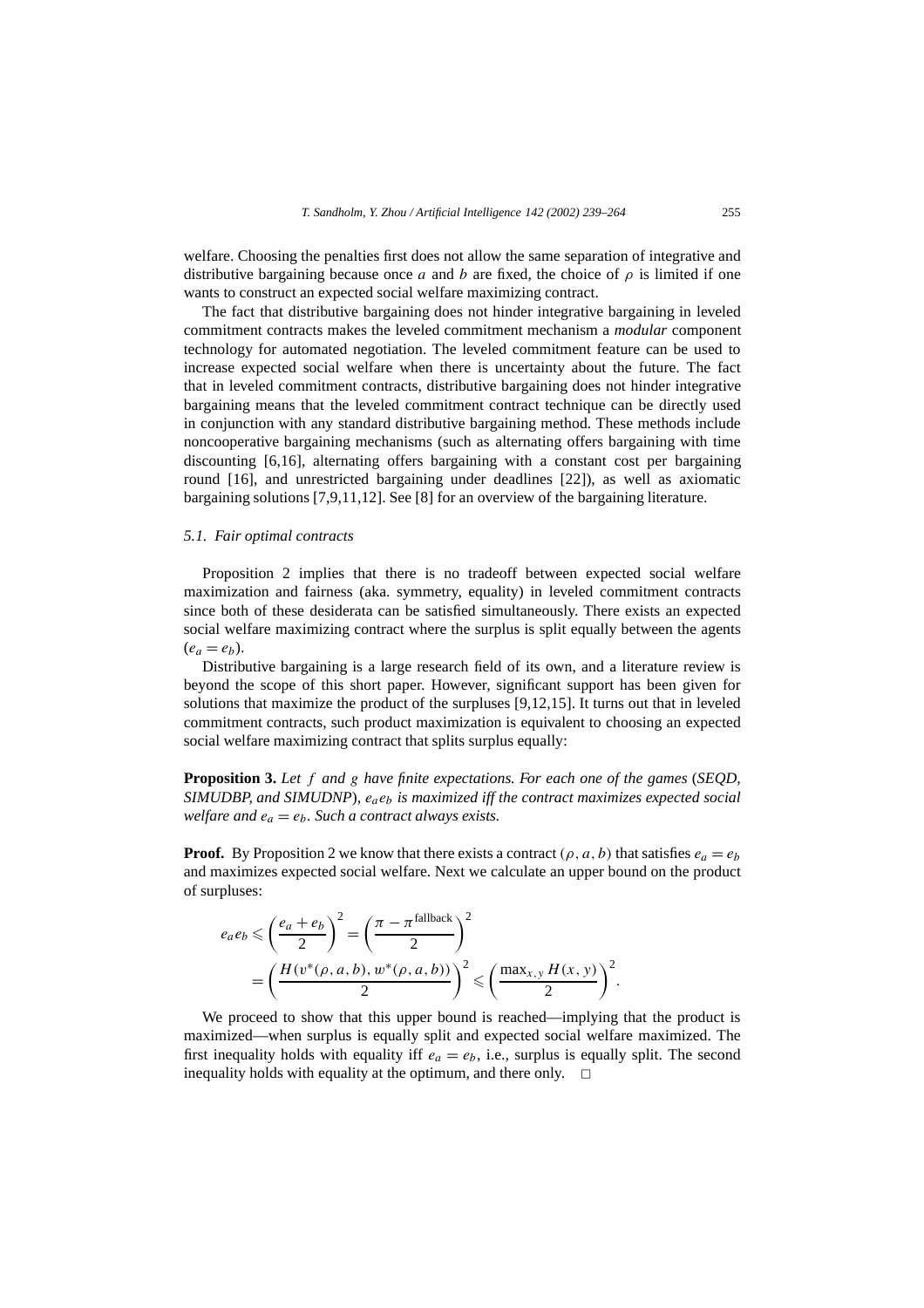We now give the closed form formulas for determining such a contract that maximizes expected social welfare, maximizes *eaeb*, and splits the surplus equally. Now,

$$
e_a = e_b
$$
  
\n
$$
\Leftrightarrow -\phi(\rho, a, b) + (1 - p_x)(1 - p_y)b^* = \phi(\rho, a, b) - (1 - p_x)(1 - p_y)a^*
$$
  
\n
$$
\Leftrightarrow \phi(\rho, a, b) = (1 - p_x)(1 - p_y)(a^* + b^*)/2.
$$

We use the formulas from the proof of Theorem 1.

*Case* 1. *SEQD*:

 $\phi_{\text{SEQD}}(\rho, a, b) = \rho - p_x a^* - (1 - p_x) p_y b^*$ .

Combining this with the formula for  $\phi(\rho, a, b)$ , we get

$$
\rho = p_x a^* + (1 - p_x) p_y b^* + (1 - p_x) (1 - p_y) (b^* + a^*) / 2
$$
  
= 
$$
\frac{1 + p_x - p_y + p_x p_y}{2} a^* + \frac{(1 - p_x) (1 + p_y)}{2} b^* = \lambda \left( \frac{(1 - p_x) (1 + p_y)}{2} \right).
$$

The optimal penalties are then determined by *ρ*:

$$
a = \rho - a^* = \lambda \left( \frac{(1 - p_x)(1 + p_y)}{2} \right) - \lambda(0) = \frac{(1 - p_x)(1 + p_y)}{2} (b^* - a^*),
$$
  
\n
$$
b = \lambda (1 - p_x) - \rho = \left( 1 - p_x - \frac{(1 - p_x)(1 + p_y)}{2} \right) (b^* - a^*)
$$
  
\n
$$
= \frac{(1 - p_x)(1 - p_y)}{2} (b^* - a^*).
$$

*Case* 2. *SIMUDBP*:

$$
\phi_{SIMUDBP}(\rho, a, b) = (1 - p_x p_y)\rho - p_x(1 - p_y)a^* - (1 - p_x)p_yb^*.
$$
\nCombining this with the formula for  $\phi(a, a, b)$ , we get

Combining this with the formula for  $\phi(\rho, a, b)$ , we get

$$
(1 - p_x p_y)\rho = \frac{(1 + p_x)(1 - p_y)}{2}a^* + \frac{(1 - p_x)(1 + p_y)}{2}b^*
$$
  
\n
$$
\Leftrightarrow \rho = \lambda \left(\frac{(1 - p_x)(1 + p_y)}{2(1 - p_x p_y)}\right).
$$

The optimal penalties are then determined by *ρ*:

$$
a = (1 - p_y)(\rho - a^*) = (1 - p_y)\frac{(1 - p_x)(1 + p_y)}{2(1 - p_x p_y)}(b^* - a^*)
$$
  
= 
$$
\frac{(1 - p_x)(1 - p_y^2)}{2(1 - p_x p_y)}(b^* - a^*),
$$
  

$$
b = (1 - p_x)(b^* - \rho) = (1 - p_x)\frac{(1 + p_x)(1 - p_y)}{2(1 - p_x p_y)}(b^* - a^*)
$$
  
= 
$$
\frac{(1 - p_x^2)(1 - p_y)}{2(1 - p_x p_y)}(b^* - a^*).
$$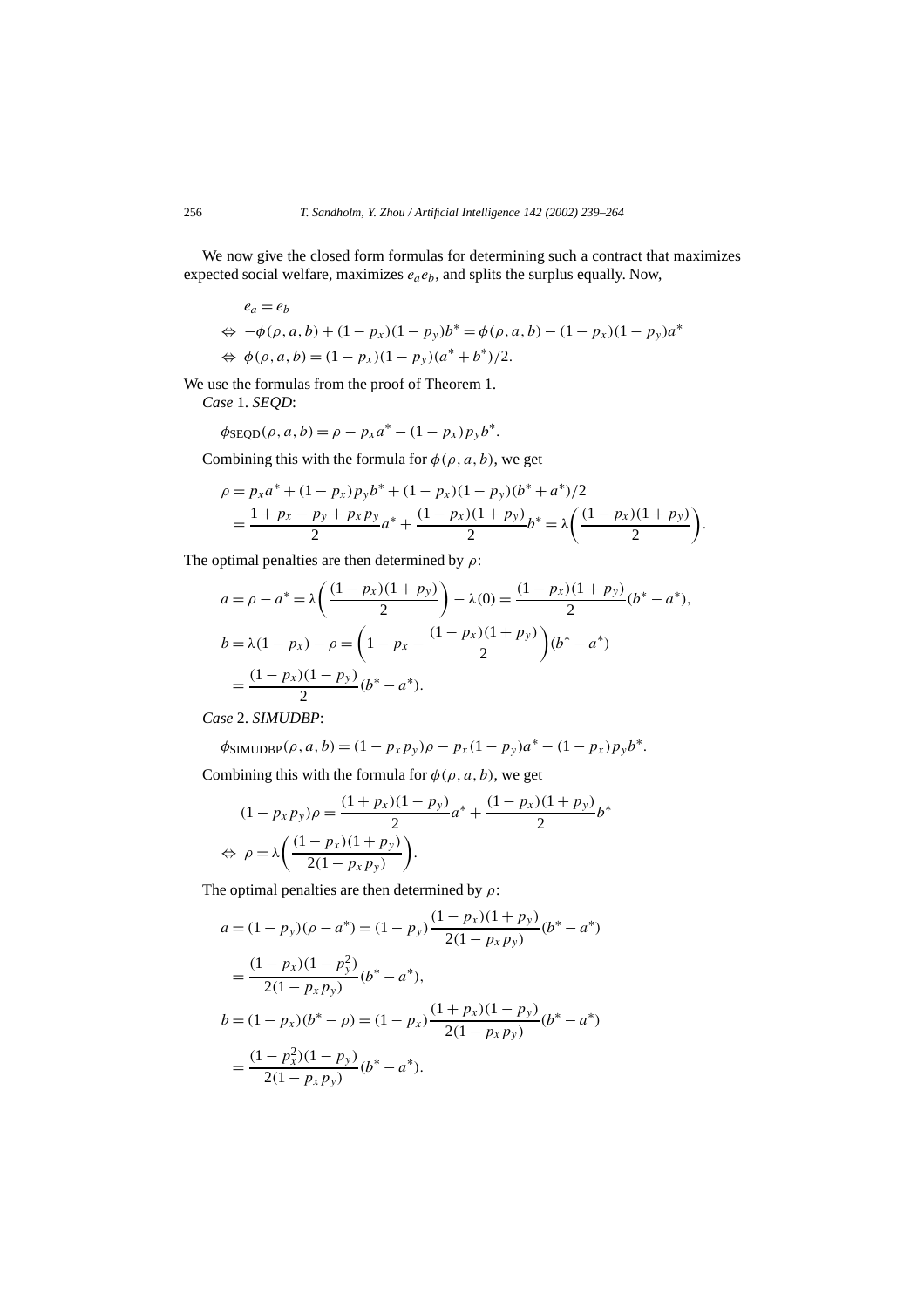*Case* 3. *SIMUDNP*: There are two subcases based on  $p_x + p_y$ .

If  $p_x + p_y = 1$ , then  $\rho = \lambda(p_y)$ . By using the formula for  $\phi(\rho, a, b)$  together with  $\phi$ SIMUDNP $(\rho, a, b) = p_x a + p_x p_y a^*$ , we get

$$
a = \frac{p_y}{2}(b^* - a^*), \qquad b = \frac{p_x}{2}(b^* - a^*).
$$

If  $p_x + p_y \neq 1$ , then

$$
\phi_{\text{SIMUDNP}}(\rho, a, b) = \frac{(1 - p_x)(1 - p_y)(\rho - p_x a^* - p_y b^*)}{1 - p_x - p_y}
$$

$$
= (1 - p_x)(1 - p_y)\frac{b^* + a^*}{2}.
$$

We solve for  $\rho$  from the equality above to get

$$
\rho = p_x a^* + p_y b^* + \frac{1 - p_x - p_y}{2} (b^* + a^*)
$$
  
= 
$$
\frac{1 + p_x - p_y}{2} a^* + \frac{1 - p_x + p_y}{2} b^* = \lambda \left( \frac{1 - p_x + p_y}{2} \right).
$$

The optimal penalties are then determined by *ρ*:

$$
a = \frac{1 - p_x}{1 - p_x - p_y} \Big[ \rho - \lambda(p_y) \Big] = \frac{1 - p_x}{1 - p_x - p_y} \frac{1 - p_x - p_y}{2} (b^* - a^*)
$$
  
= 
$$
\frac{1 - p_x}{2} (b^* - a^*),
$$
  

$$
b = \frac{1 - p_y}{1 - p_x - p_y} \Big[ \lambda (1 - p_x) - \rho \Big] = \frac{1 - p_y}{1 - p_x - p_y} \frac{1 - p_x - p_y}{2} (b^* - a^*)
$$
  
= 
$$
\frac{1 - p_y}{2} (b^* - a^*).
$$

The two subcases can be combined independent of  $p_x + p_y$ :

$$
\rho = \lambda \left( \frac{1 - p_x + p_y}{2} \right), \qquad a = \frac{1 - p_x}{2} (b^* - a^*), \qquad b = \frac{1 - p_y}{2} (b^* - a^*).
$$

Finally, it is worth noting that if the surplus is divided equally, and the conditions of Theorem 1 are met, then each of the decommitting mechanisms gives each agent the same payoff.

# **6. Nonuniqueness of the social welfare maximizing equilibrium and the optimal contract**

In Section 3.5 we discussed the fact that *for a given contract*, the equilibrium is unique in the sequential mechanisms, but there can be multiple equilibria in the simultaneous mechanisms.

In this section we study uniqueness issues when we allow the *contract* itself to vary. The main findings are: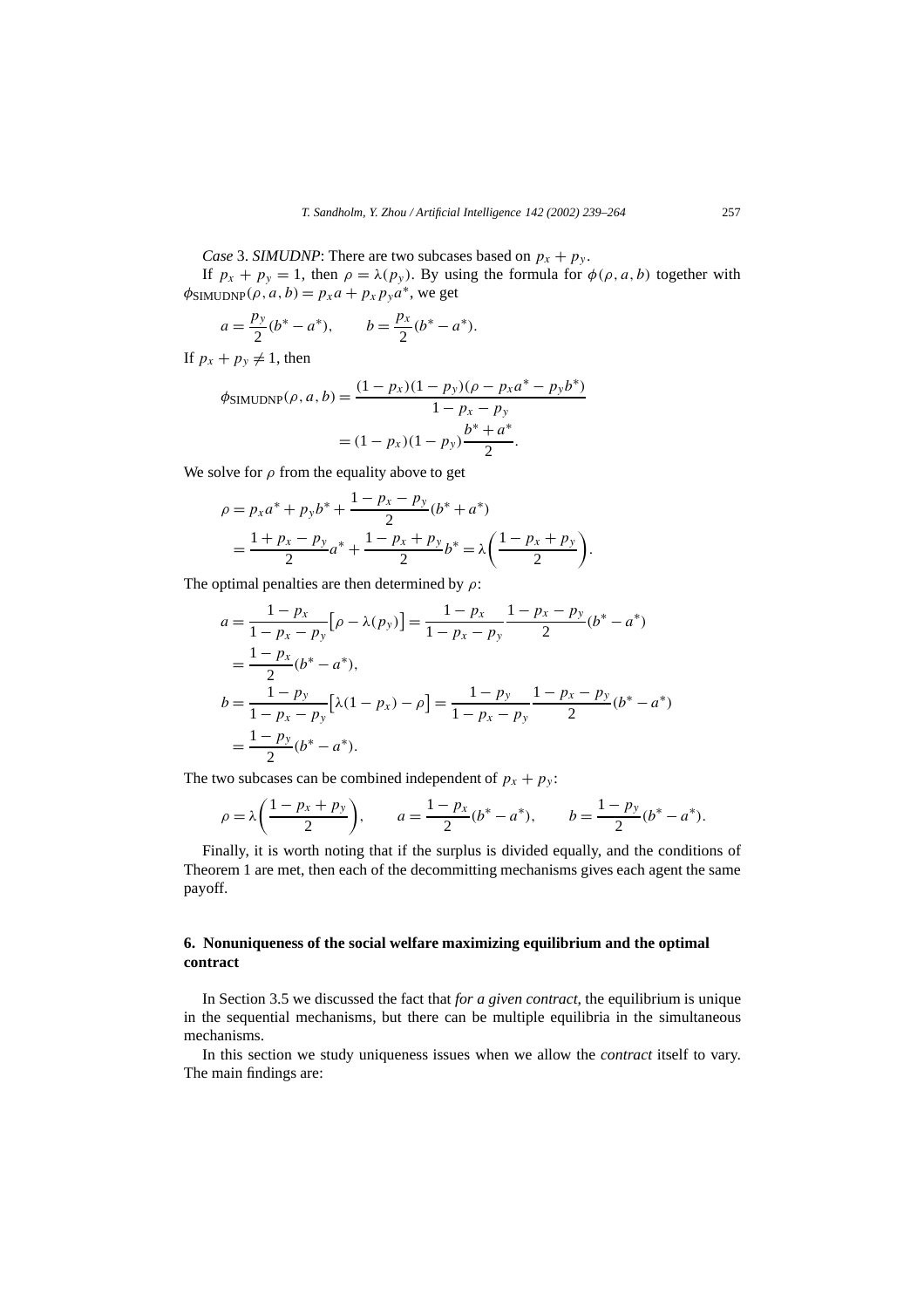- The social welfare maximizing equilibrium is not always unique. This holds for each of the decommitting mechanisms (SEQD, SIMUDBP, and SIMUDNP).
- For any one of the decommitting mechanisms in turn, any given equilibrium is supported by a continuum of contracts—specifically, those contracts that are on a line in the 3-dimensional space  $(\rho, a, b)$ .

We will now discuss these issues in more detail.

The surplus,  $H(x, y)$ , can have multiple global maxima (even truly distinct ones that are not in the same neighborhood, as the following example shows). In particular, the social welfare maximizing decommitment threshold pair *(a*∗*, b*∗*)* determined in Lemma 1 is not always unique. The following example shows a case with 3 local maxima of which 2 are global maxima. Let the distributions of the outside offers be

$$
f(v) = \begin{cases} 1/10 & \text{if } 0 \le v \le 10, \\ 0 & \text{otherwise,} \end{cases}
$$
  

$$
g(w) = \begin{cases} 117/3520 & \text{if } 0 \le w < 320/47, \\ 8/33 & \text{if } 320/47 \le w \le 10, \\ 0 & \text{otherwise.} \end{cases}
$$

We use Lemma 1 to find all local maxima. Because  $f(v) > 0$  and  $g(w) > 0$  for all  $v, w \in$ [0*,* 10], each local maximum *(x, y)* must satisfy the pair of equations (‡). Substituting our particular *f* into the second equation of the pair gives  $y = (10 + x)/2$ . After substituting our particular *g* into the first equation of the pair, we treat the cases  $y < 320/47$  and  $y \ge 320/47$  separately. The former case gives a line, and the latter case gives a quadratic curve. For each case, the pair of equations is solved to find  $(x, y)$ . The former case leads to one solution, namely *(*10*/*3*,* 20*/*3*)*. The latter case leads to two solutions: *(*4*,* 7*)*, and *(*5*,* 15*/*2*)*. The corresponding surplus values are *H (*10*/*3*,* 20*/*3*)* = *H (*5*,* 15*/*2*)* = 65*/*132, and *H (*4*,* 7*)* = 27*/*55. Since 27*/*55 *<* 65*/*132, both *(*10*/*3*,* 20*/*3*)* and *(*5*,* 15*/*2*)* are global maxima, while *(*4*,* 7*)* is only a local maximum.

Now, it is easy to work backwards from any maximum *(x, y)*, be it local or global, and determine the contracts that support it. For example, consider the sequential decommitting (SEQD) mechanism. The probability that the contractor decommits is now a constant  $p_a = \int_{-\infty}^{x} f(v) dv$ . Then, the contracts that support the specific equilibrium *(x, y)* are again (as in Section 3.1) defined by the equations

$$
x = \rho - a,
$$
  

$$
y = \rho + \frac{b + ap_a}{1 - pa}
$$

*,*

which are now linear equations. So, these two linear equations in three variables  $(\rho, a, b)$ define the SEQD contracts that support the equilibrium  $(x, y)$ . Since there are only two equations and three variables, there is a continuum of contracts that support the equilibrium. These contracts are on a line in the 3-dimensional space  $(\rho, a, b)$ .

It is easy to work backwards from any maximum  $(x, y)$ , be it local or global, and determine the contracts that support it even for the simultaneous decommitting mechanisms. The decommitting probabilities,  $p_a = \int_{-\infty}^{x} f(v) dv$  and  $p_b = \int_{y}^{\infty} g(w)w$ ,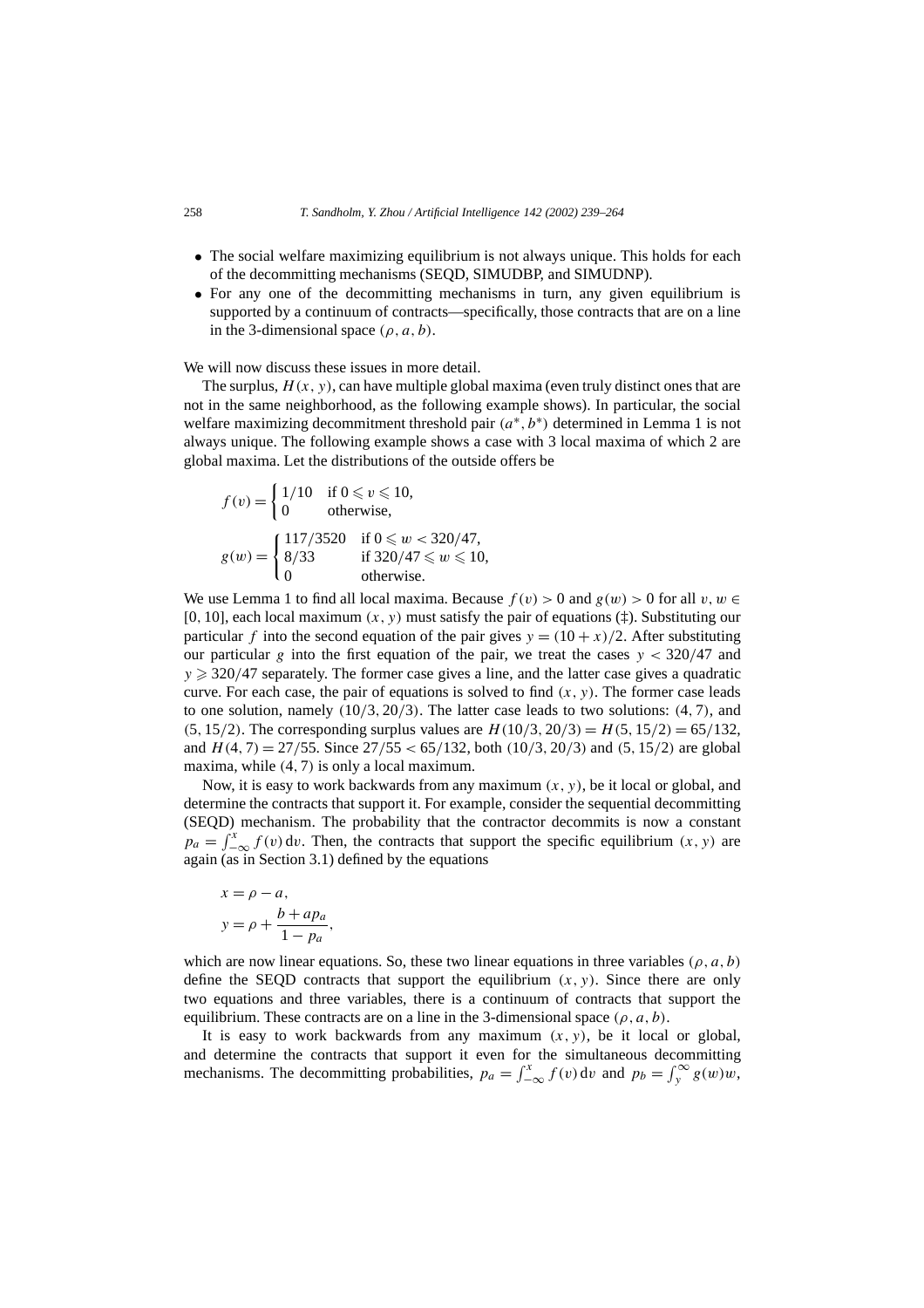are now constants since *x* and *y* are constants. For the SIMUDBP mechanism, the contracts that support the equilibrium  $(x, y)$  are defined (as in Section 3.2) by the two equations

$$
x = \rho - \frac{a}{1 - p_b},
$$
  

$$
y = \rho + \frac{b}{1 - p_a},
$$

which are now linear equations. Similarly, for the SIMUDNP mechanism, the contracts that support the equilibrium  $(x, y)$  are defined (as in Section 3.3) by the two equations

$$
x = \rho - a - \frac{bp_b}{1 - pb},
$$
  

$$
y = \rho + b + \frac{ap_a}{1 - pa},
$$

which are now linear equations.

So, the two linear equations in three variables  $(\rho, a, b)$  define the contracts that support the equilibrium  $(x, y)$ . Since there are only two equations and three variables, there is a continuum of contracts that support the equilibrium. These contracts are on a line in the 3-dimensional space *(ρ, a, b)*.

To summarize, in this section we studied uniqueness questions when the contract itself is allowed to vary. There can be multiple welfare maximizing equilibria (as well as other equilibria which are only local maxima of the surplus function). For each of the mechanisms in turn, the contracts that support any given equilibrium form a line in the 3-dimensional space  $(\rho, a, b)$ . Again, one can interpret the contract price,  $\rho$ , as the parameter (which is to be used for distributive bargaining), which determines the values of the decommitting penalties *a* and *b* that support the desired equilibrium.<sup>9</sup>

Nonuniqueness of the optimal threshold pair—and the associated nonuniqueness of the optimal contract line in the space  $(\rho, a, b)$ —does not prevent the use of leveled commitment contracts. To maximize expected social welfare, any one of the optimal contract lines can be used. Finally, choosing a specific point from that line corresponds to distributive bargaining, and we showed earlier in the paper that this does not hinder the integrative bargaining.

## **7. Agents with risk attitudes**

So far we discussed agents that attempt to maximize expected payoff, i.e., they are risk neutral. For a utility maximizing agent, *i*, to be risk neutral, the utility function,  $u_i : \pi_i \to \Re$ , would be linearly increasing. Risk attitudes are captured in the usual way by making  $u_i$  nonlinear. We now show that the surplus equivalence of leveled commitment contracts does not generally hold for agents that are not risk neutral, and in different

<sup>9</sup> The individual rationality constraints can be incorporated directly into this view. Under the interpretation that  $\rho$  is the parameter, the contractor's IR constraint gives an upper bound on  $\rho$  and the contractee's IR constraint gives a lower bound on *ρ*.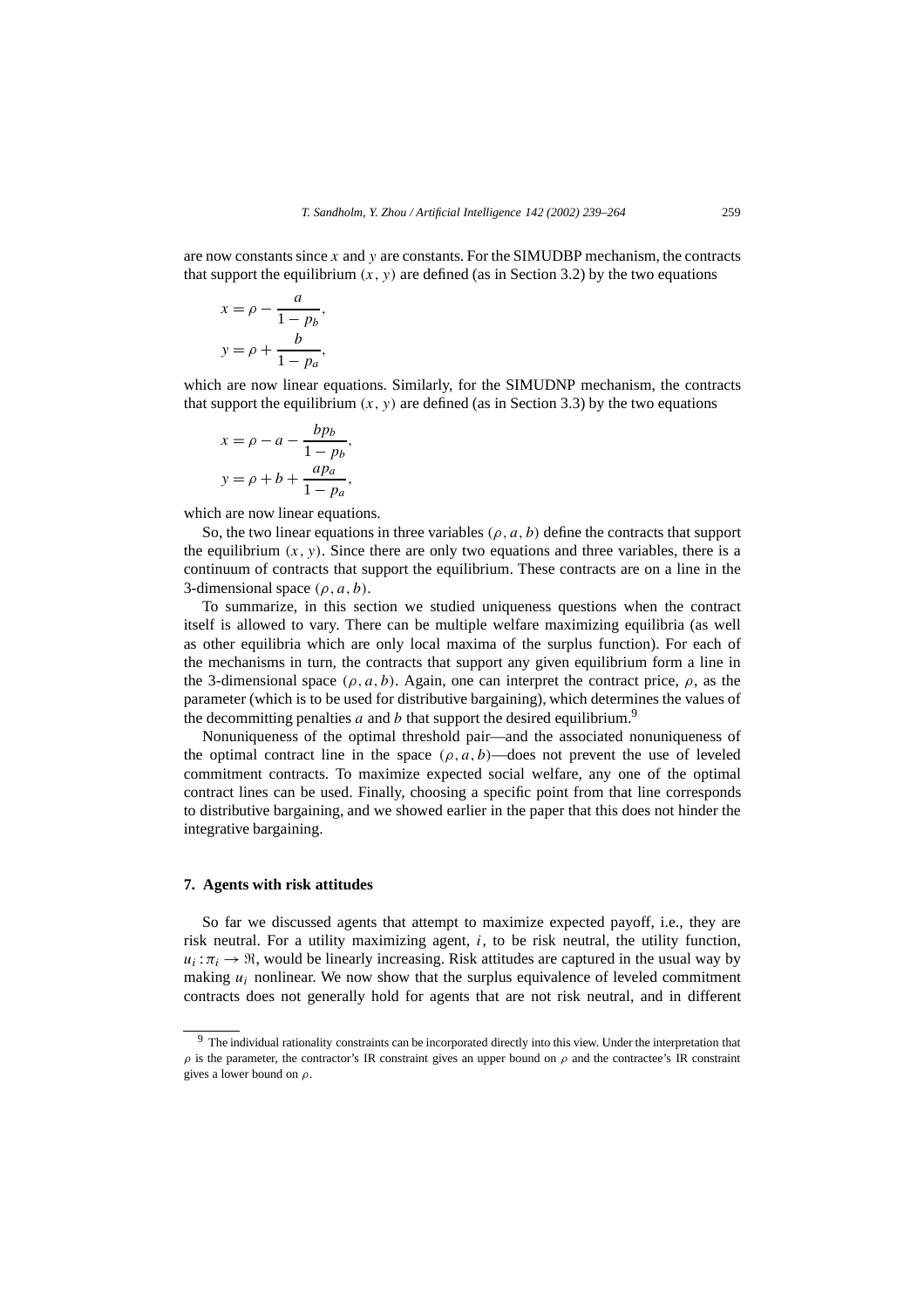settings, different leveled commitment mechanisms are best in terms of expected social welfare (that is, sum of expected utilities). $10$ 

Consider the following distributions of outside offers:

$$
f(v) = \begin{cases} 1/100 & \text{if } v \in [0, 100], \\ 0 & \text{otherwise,} \end{cases}
$$
  

$$
g(w) = \begin{cases} 1/110 & \text{if } w \in [0, 110], \\ 0 & \text{otherwise.} \end{cases}
$$

Now, for risk seeking agents with utility functions of the form  $u_{\text{contractor}}(x) =$  $u_{\text{contractee}}(x) = x^3$ , the maximal expected social welfares are: max $\chi_{EOD} \pi \approx 284192$ ,  $\max_{SIMIDBP} \pi \approx 322522$ ,  $\max_{SIMIDNP} \pi \approx 334194$ . So, the simultaneous mechanism where neither pays if both decommit is the best, the simultaneous mechanism where both pay if both decommit is the second, and the sequential mechanism is the worst.

On the other hand, for risk averse agents with utility functions of the form  $u_{\text{contractor}}(x) =$  $u_{\text{contractee}}(x) = x^{1/3}$ , the maximal expected social welfares are: max $_{\text{SEOD}} \pi \approx 0.914$ ,  $\max_{SIMIDBP} \pi \approx 0.925$ ,  $\max_{SIMIDNP} \pi \approx 0.905$ . So, the simultaneous mechanism where both pay if both decommit is better than the one where neither pays if both decommit, and the sequential mechanism is between the two simultaneous mechanisms.

# **8. Conclusions**

In automated negotiation systems consisting of self-interested agents, contracts have traditionally been binding. Such contracts do not allow the contract parties to capitalize on uncertain future events. Contingency contracts can be used to avoid this problem, but as we discussed, they suffer from several practical problems—especially when applied to automated negotiation.

Recently, leveled commitment contracts were introduced as a more practical alternative for addressing this problem [19]. In a leveled commitment contract, the agents can backtrack out of the contract unilaterally by paying a predetermined, agent-specific penalty. In such mechanisms, a rational agent is reluctant to decommit because there is a chance that the other party will decommit, in which case the former agent gets freed from the contract, does not have to pay a penalty, and collects a penalty from the breacher. It was recently shown that despite such strategic decommitting (in Nash equilibrium of the decommitting game), the leveled commitment feature increases each contract party's expected payoff, and enables contracts in settings where no full commitment contract is beneficial to all parties [20].

In this paper we studied six different leveled commitment contracting mechanisms that differ based on whether agents have to declare their decommitting decisions sequentially or simultaneously, and whether or not agents have to pay the penalties if both decommit. In

<sup>&</sup>lt;sup>10</sup> There exist particular distributions of outside offers ( $f$  and  $g$ ) and particular utility functions that go along with these distributions, such that the surplus *happens* to be the same for the different leveled commitment mechanisms.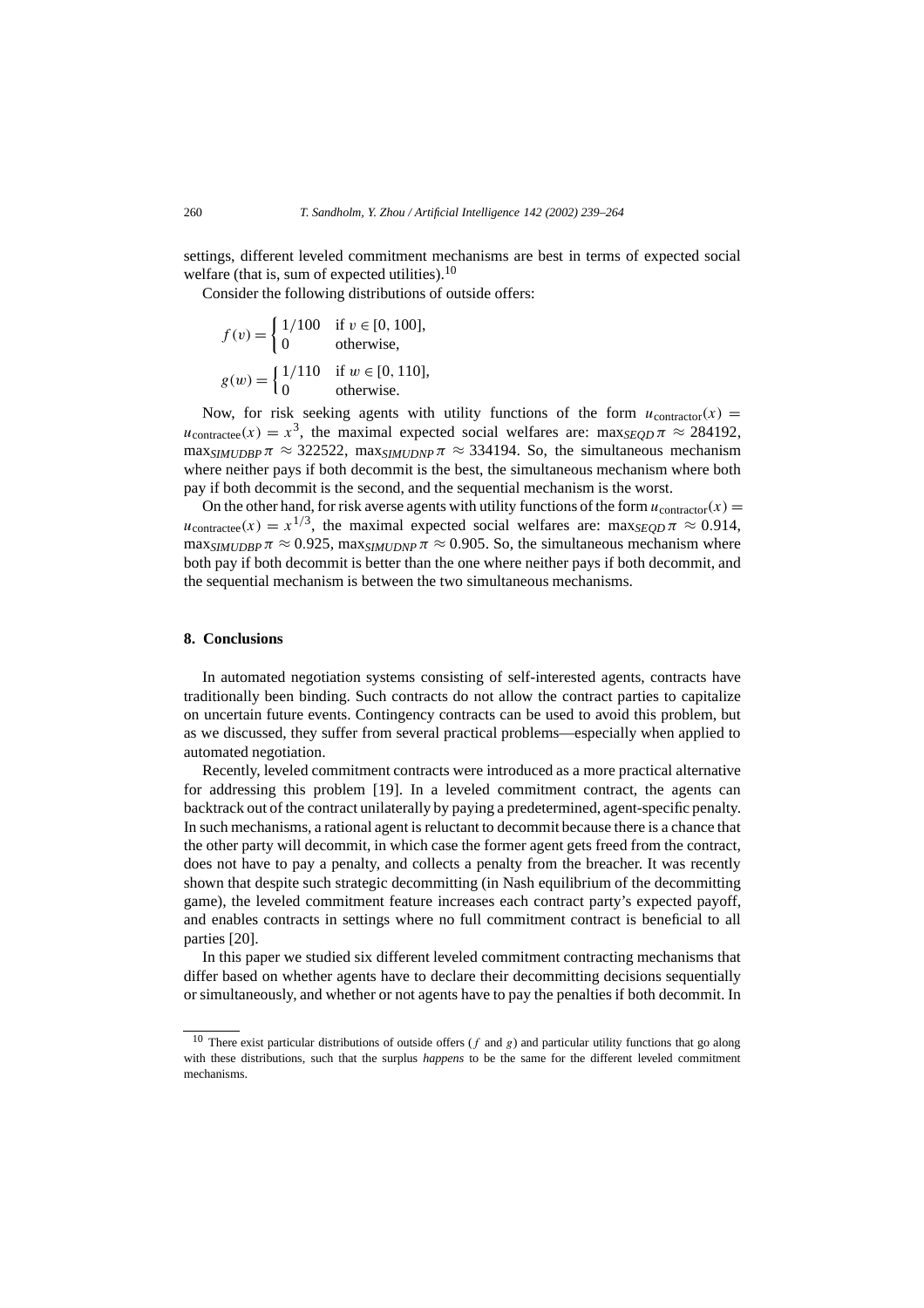general, given the distributions of outside offers and the contract parameters (contract price, the contractor's breach penalty, and the contractee's breach penalty), these mechanisms lead to different decommitting thresholds and probabilities for the contract parties, and different levels of expected social welfare.

Leveled commitment contracts are often more practical than contingency contracts. However, they cannot always achieve the same social welfare because the agents decommit strategically: some contracts are inefficiently kept. Our intuitions suggested that sequential decommitting mechanisms would lead to higher social welfare than simultaneous ones since the last agent decommits truthfully. We also thought that mechanisms where neither agent pays a penalty if both decommit would promote decommitting and increase welfare.

However, we showed that, somewhat surprisingly, *all six leveled commitment contract mechanisms lead to the same social welfare when the contract price and decommitting penalties are optimized for each mechanism separately*.

We showed that in leveled commitment contracts, integrative bargaining does not hinder distributive bargaining—as long as the interaction between the two is handled appropriately. Specifically, the surplus from leveled commitment can be divided arbitrarily (as long as each agent benefits), e.g. equally, without compromising optimality, as long as the decommitting penalties are tailored to the contract price so as to maximize expected social welfare. One practical way to do this is to conduct distributive bargaining over the contract price, and to then optimize the decommitting penalties to that price. The fact that in leveled commitment contracts, integrative bargaining does not hinder distributive bargaining, means that leveled commitment can be used as a modular technology in automated negotiation to increase expected social welfare among the contract parties, while using any standard noncooperative distributive bargaining mechanism as the technology for dividing the surplus.

In cooperative bargaining theory, the product maximizing solution has a central role [9, 12,15]. We showed that in each of the leveled commitment contracting mechanisms this solution exists, and it is exactly the solution that divides the expected surplus equally.

We also studied uniqueness questions. Given distributions of outside offers and a contract, the equilibrium is unique in the sequential mechanisms, but not always in the simultaneous mechanisms. When we allow the contract to vary, the social welfare maximizing equilibrium is not always unique. This holds for each of the decommitting mechanisms—even the sequential ones. For any one of the decommitting mechanisms in turn, any given equilibrium is supported by a continuum of contracts—specifically, those contracts that are on a line in the 3-dimensional space spanned by the contract price, the contractor's breach penalty, and the contractee's breach penalty.

Finally, we showed that the surplus equivalence ceases to hold if agents are not risk neutral. The ranking of the mechanisms (in terms of expected social welfare) depends on the utility functions of the contract parties.

Our derivations allow agents to construct optimal leveled commitment contracts, and to divide the gains arbitrarily (as long as each agent benefits), for example equally. Using this theory we developed fast algorithms for contract optimization [21], and provide a free contract optimization service on the web as part of *eMediator*, our next generation electronic commerce server prototype (http://www.cs.cmu.edu/~amem/eMediator/) [18].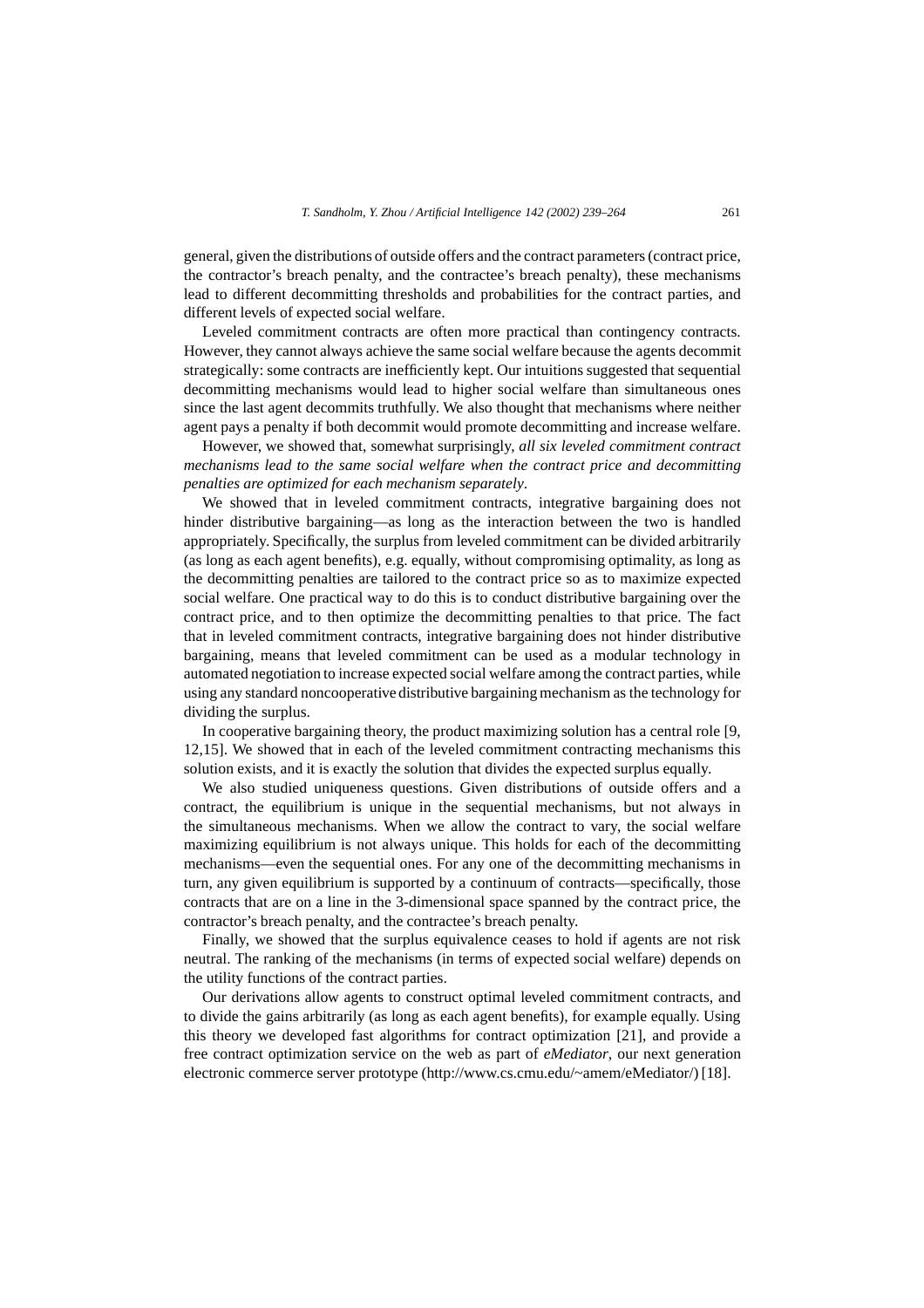Several important avenues for future research remain. Sequences of multiple leveled commitment contracts among multiple parties lead to interesting behavior where one decommit can trigger another, etc. That is beyond the scope of the model in this paper, but we have experimentally studied such cascade effects and different mechanisms and parameterizations of mechanisms among strategic agents [2] and myopic agents [1]. Future research involves analytical work in extending the theory of this paper to the setting of multiple sequential contracts. Even the analysis of a single contract where the penalties and/or distributions of outside offers change over time promises to be interesting.

# **Appendix A. Proof of Lemma 1**

**Proof.** Because f and g have finite expectations, we can extend the domain of  $H(x, y)$ to  $[-\infty, \infty] \times [-\infty, \infty]$ , i.e., we treat infinities as numbers. Choose an arbitrary global maximum  $(x_0, y_0)$ . Because max<sub>x,y</sub>  $H(x, y) > 0$ ,  $H(x_0, y_0) > 0$ . Using this and (†), we get

$$
\int_{-\infty}^{y_0} g(w) dw > 0, \qquad \int_{x_0}^{\infty} f(v) dv > 0,
$$

i.e., there is nonzero probability for each agent to keep the contract. Let

$$
p(y) \equiv \frac{\int_{-\infty}^{y} wg(w) \, dw}{\int_{-\infty}^{y} g(w) \, dw}, \qquad q(x) \equiv \frac{\int_{x}^{\infty} vf(v) \, dv}{\int_{x}^{\infty} f(v) \, dv}.
$$

The partial derivatives of *H* with respect to *x* and *y* are

$$
H_x(x, y_0) = f(x) \cdot (p(y_0) - x) \cdot \int_{-\infty}^{y_0} g(w) dw,
$$
  

$$
H_y(x_0, y) = g(y) \cdot (q(x_0) - y) \cdot \int_{x_0}^{\infty} f(v) dv.
$$

If  $p(y_0) = x_0$  and  $q(x_0) = y_0$ , then  $(x_0, y_0)$  satisfies ( $\ddagger$ ), i.e., it is the desired point  $(a^*, b^*)$ , so we are done. Otherwise, we continue as follows. Fix *y*<sub>0</sub>. Then  $H(x, y_0)$  gets its maximal value at  $x = p(y_0)$  because  $H_x(x, y_0) \ge 0$  when  $x \le p(y_0)$ , and  $H_x(x, y_0) \le 0$ when  $x \ge p(y_0)$ . Let  $x_1 = p(y_0)$ . So,  $H(x_1, y_0) \ge H(x_0, y_0)$ . Thus  $H(x_1, y_0)$  is also a global maximum.

If  $q(x_1) = y_0$ , then  $(x_1, y_0)$  satisfies ( $\ddagger$ ), so we are done. Otherwise we continue as follows. Fix  $x_1$ . Then  $H(x_1, y)$  gets its maximal value at  $y = q(x_1)$  because  $H_y(x_1, y) \ge 0$ when  $y \leq q(x_1)$ , and  $H_y(x_1, y) \leq 0$  when  $y \geq q(x_1)$ . Let  $y_1 = q(x_1)$ . So,  $H(x_1, y_1) \geq 0$  $H(x_1, y_0)$ . Thus  $H(x_1, y_1)$  is also a global maximum.

Keep alternating the above two paragraphs by always replacing  $x_{n-1}$  by  $x_n$ , and  $y_{n-1}$ by  $y_n$  until  $(x_n, y_n)$  satisfies ( $\ddagger$ ). If this does not occur in a finite number of steps, it gives a sequence  $\{(x_n, y_n)\}$  of global maxima for function *H*. We now prove that this sequence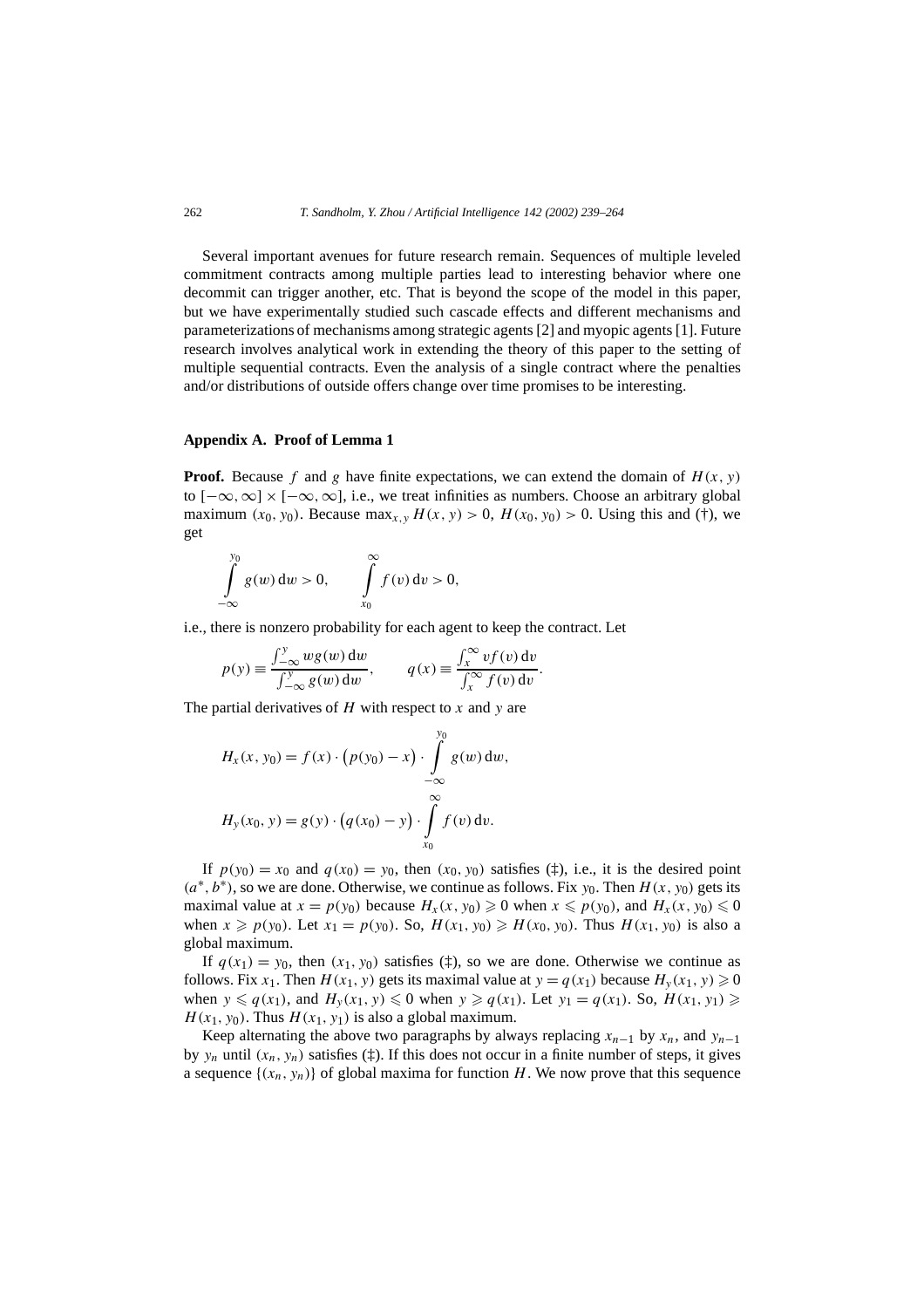converges to a point  $(x^*, y^*)$  that satisfies  $(\ddagger)$ . The functions  $p(y)$  and  $q(x)$  are increasing because

$$
p'(y) = \frac{dp(y)}{dy} = \frac{g(y) \int_{-\infty}^{y} (y - w)g(w) dw}{(\int_{-\infty}^{y} g(w) dw)^{2}} \ge 0
$$

and

$$
q'(x) = \frac{dq(x)}{dx} = \frac{f(x) \int_{x}^{\infty} (v - x) f(v) dv}{(\int_{x}^{\infty} f(v) dv)^2} \ge 0.
$$

Therefore,  $p \circ q$  is also increasing. Note that  $x_{n+1} = p \circ q \circ x_n$ . If  $x_1 > x_0$ , then  $x_0 \leq$  $x_1 \leq x_2 \leq \cdots \leq x_n \leq \cdots$  and  $\{x_n\}$  is increasing. If  $x_1 < x_0$ ,  $\{x_n\}$  is decreasing. Similarly,  $y_{n+1} = q \circ p \circ y_n$  and  $\{y_n\}$  is monotonic. Because  $\{x_n\}$  and  $\{y_n\}$  are monotonic, we can define  $x^* = \lim_n x_n$  and  $y^* = \lim_n y_n$ . Because the set of global maxima is closed,  $(x^*, y^*)$ is a global maximum. Finally,

$$
x^* = \lim x_{n+1} = \lim p \circ q \circ x_n = \lim p \circ y_n = p(y^*),
$$

and

$$
y^* = \lim y_{n+1} = \lim q \circ p \circ y_n = \lim q \circ x_{n+1} = q(x^*),
$$

so *(x*∗*, y*∗*)* satisfies (‡).

What remains to be shown is the exact form of  $H(a^*, b^*)$ . If  $(a^*, b^*)$  is a global maximum, then  $H(a^*, b^*) > 0$ , so from (†) we get  $\int_{-\infty}^{b^*} g(w) dw > 0$ , and  $\int_{a^*}^{\infty} f(v) dv > 0$ 0*.* Using this and the fact that *f* and *g* have finite expectations, we know that *a*<sup>∗</sup> and *b*<sup>∗</sup> are finite:

$$
-\infty < a^* = p(b^*) < \infty \quad \text{and} \quad -\infty < b^* = q(a^*) < \infty,
$$

so

$$
H(a^*, b^*) = \int_{-\infty}^{b^*} g(w) dw \int_{a^*}^{\infty} vf(v) dv - \int_{a^*}^{\infty} f(v) dv \int_{-\infty}^{b^*} wg(w) dw
$$
  
= 
$$
\int_{-\infty}^{b^*} g(w) dw \cdot b^* \int_{a^*}^{\infty} f(v) dv - \int_{a^*}^{\infty} f(v) dv \cdot a^* \int_{-\infty}^{b^*} g(w) dv
$$
  
= 
$$
(b^* - a^*)(1 - p_x)(1 - p_y).
$$

# **References**

- [1] M. Andersson, T. Sandholm, Leveled commitment contracting among myopic individually rational agents, in: Proc. Third International Conference on Multi-Agent Systems (ICMAS) Paris, France, 1998, pp. 26–33.
- [2] M. Andersson, T. Sandholm, Leveled commitment contracts with myopic and strategic agents, J. Economic Dynamics and Control (Special Issue on Agent-Based Computational Economics) 25 (2001) 615–640. Early version: National Conference on Artificial Intelligence (AAAI), Madison, WI, 1998, pp. 38–45.